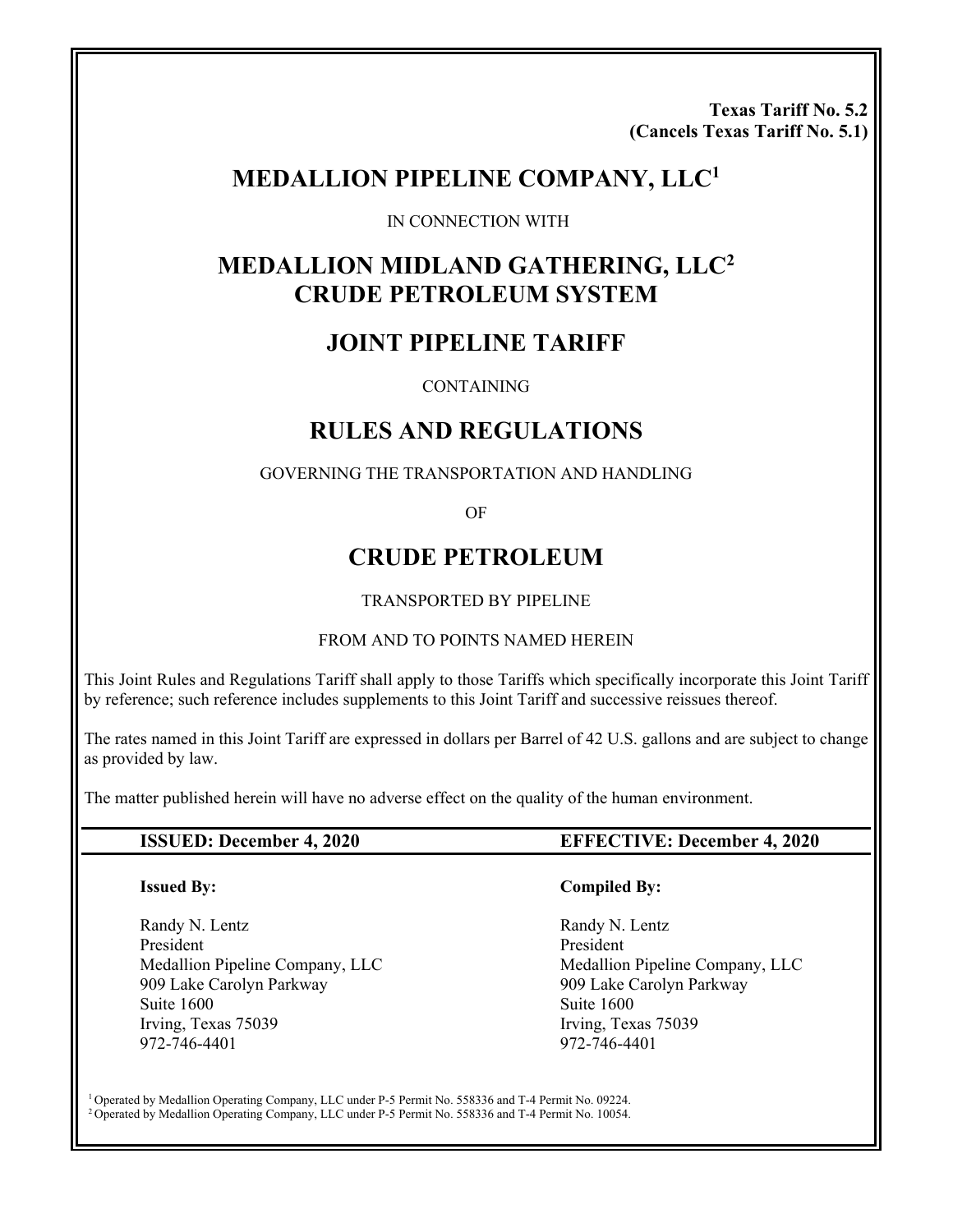Medallion Pipeline Company, LLC Texas Tariff No. 5.2 Medallion Midland Gathering, LLC Page 2 of 26

# **GENERAL RULES AND REGULATIONS**

### **TABLE OF CONTENTS**

### **SECTION I**

|                                                                    | Page 4         |
|--------------------------------------------------------------------|----------------|
|                                                                    | Page 4         |
|                                                                    | Page 5         |
| Rule 4 – Oil Involved in Litigation, Etc. – Indemnity Against Loss | Page 5         |
|                                                                    | Page 5         |
|                                                                    | Page 5         |
|                                                                    | Page 5         |
|                                                                    | Page 5         |
|                                                                    | Page 5         |
|                                                                    | Page 6         |
|                                                                    | Page 6         |
|                                                                    | Page 7         |
|                                                                    | Page 7         |
|                                                                    | Page 7         |
|                                                                    | Page 7         |
|                                                                    | Page 7         |
|                                                                    | Page 7         |
|                                                                    | Page 8         |
|                                                                    | Page 8         |
| <b>SECTION II</b>                                                  |                |
|                                                                    | Page 9         |
|                                                                    | Page [W] 13 14 |

**Rule 22 – Crude Petroleum Quality Specifications and Restrictions ............................ Page 14** 

**Rule 25 – Volumetric Adjustment .................................................................................... Page 16** 

**Rule 23 – Testing and Measuring ..................................................................................... Page [W] 15 16 Rule 24 – Deductions and Adjustments ............................................................................ Page [W] 15 16**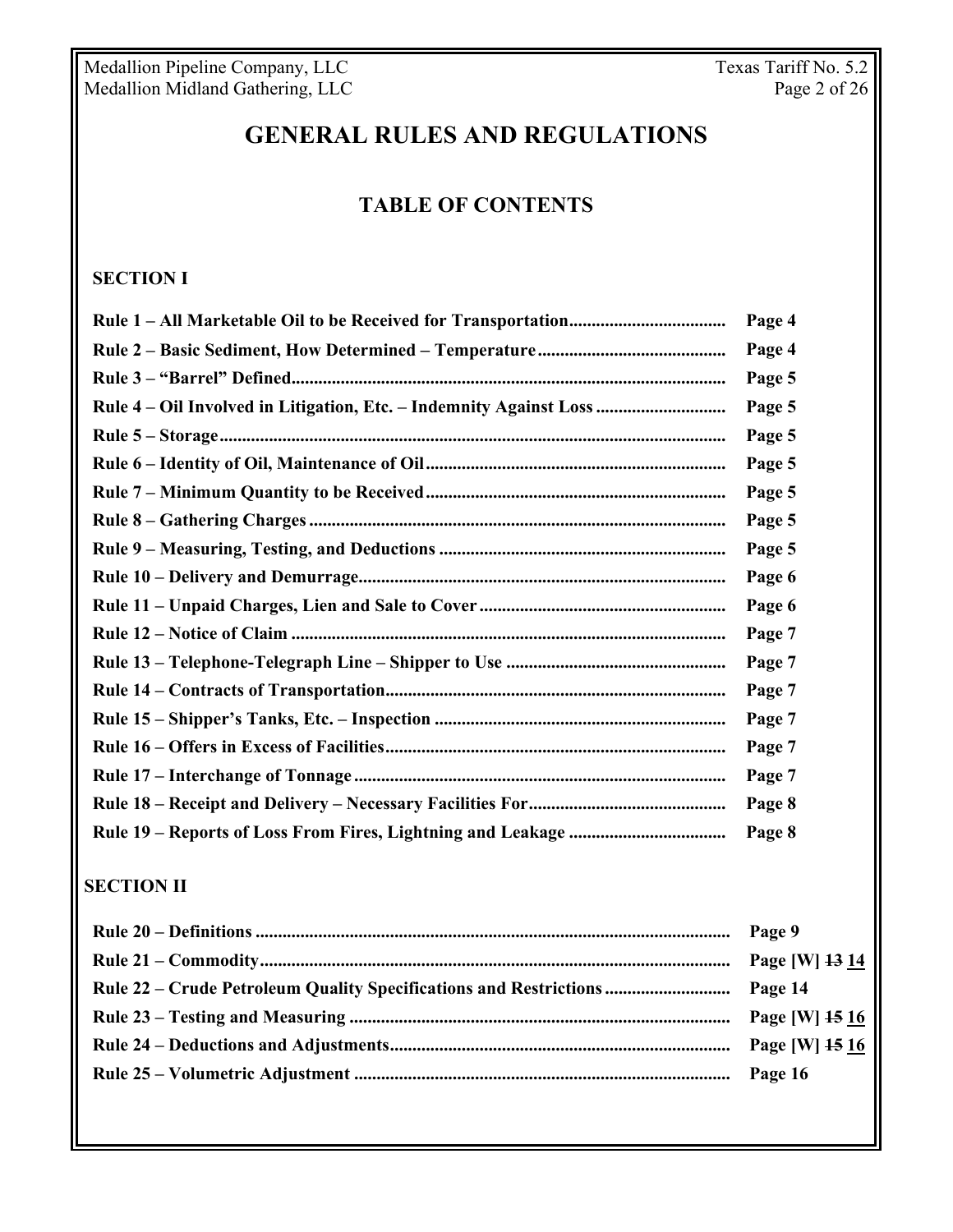| Medallion Pipeline Company, LLC                                               | Texas Tariff No. 5.2 |  |
|-------------------------------------------------------------------------------|----------------------|--|
| Medallion Midland Gathering, LLC                                              | Page 3 of 26         |  |
| Rule 26 - Variations in Quality and Gravity and Offset of Common Stream Crude |                      |  |
|                                                                               | Page 16              |  |
|                                                                               | Page 17              |  |
|                                                                               | Page [W] 17 18       |  |
|                                                                               | Page 18              |  |
|                                                                               | Page 18              |  |
|                                                                               | Page 18              |  |
|                                                                               | Page [W] 20 21       |  |
|                                                                               | Page 21              |  |
|                                                                               | Page [W] 24 22       |  |
|                                                                               | Page [W] 24 22       |  |
|                                                                               | Page 22              |  |
|                                                                               |                      |  |
|                                                                               | Page [W] 22 23       |  |
|                                                                               | Page [W] 22 23       |  |
|                                                                               | Page [W] 22 23       |  |
|                                                                               | Page 24              |  |
|                                                                               | Page 24              |  |
|                                                                               | Page [W] 24 25       |  |
|                                                                               | Page 25              |  |
|                                                                               | Page 25              |  |
|                                                                               | Page [W] 25 26       |  |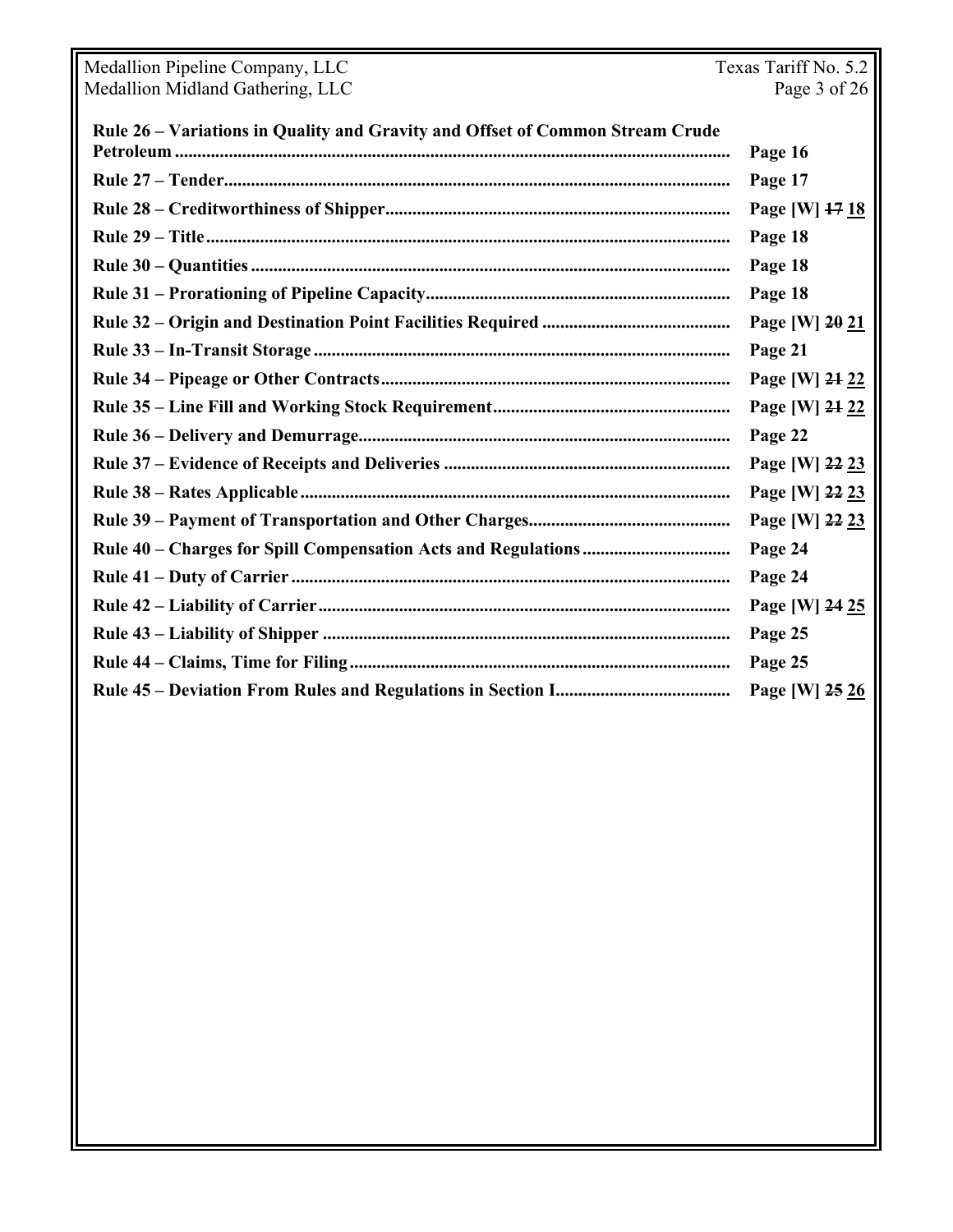Medallion Pipeline Company, LLC Texas Tariff No. 5.2 Medallion Midland Gathering, LLC Page 4 of 26

# **GENERAL RULES AND REGULATIONS**

# **GENERAL APPLICATION**

Carrier provides transportation of Crude Petroleum between the designated Origin Points on the Medallion Midland system and the designated Destination Points on the Medallion Pipeline system, under this Joint Tariff's terms and conditions. Given the configuration of the Joint Tariff Facilities and the bi-directional operations involved on various segments thereof, transportation services nominated by individual Shippers under the Joint Tariff may be effectuated by Carrier through forwardhaul transportation, backhaul transportation, displacement, and/or exchange.

Carrier has delegated to Administrator the authority to perform various functions under the Joint Tariff on Carrier's behalf, including those set forth in Rules 27, 28, 30, 31, 32, 33, 35, 39, and 44, as well as such other functions as Carrier may delegate from time to time. The limitations on Carrier's liability and the indemnifications provided by Shipper set forth in this Rules and Regulations Tariff, including Rules 26, 42, 43, and 44, shall apply in full to all functions delegated to Administrator.

### **SECTION I**

# **RULES AND REGULATIONS OF RAILROAD COMMISSION OF TEXAS RULE 3.71, PIPELINE TARIFFS**

### **RULE 1 – ALL MARKETABLE OIL TO BE RECEIVED FOR TRANSPORTATION**

By the term "marketable oil" is meant any crude petroleum adapted for refining or fuel purposes, properly settled and containing not more than two percent  $(2%)$  of basic sediment, water, or other impurities above a point six (6) inches below the pipeline connection with the tank. Pipelines shall receive for transportation all such "marketable oil" tendered; but no pipeline shall be required to receive for shipment from any one (1) person an amount exceeding three thousand (3,000) barrels of petroleum in any one (1) day; and, if the oil tendered for transportation differs materially in character from that usually produced in the field and being transported therefrom by the pipeline, then it shall be transported under such terms as the shipper and the owner of the pipeline may agree or the commission may require. [Amended by Rules 22, 23 and 30 in Section II below].

### **RULE 2 – BASIC SEDIMENT, HOW DETERMINED – TEMPERATURE**

In determining the amount of sediment, water, or other impurities, a pipeline is authorized to make a test of the oil offered for transportation from an average sample from each such tank, by the use of centrifugal machine, or by the use of any other appliance agreed upon by the pipeline and the shipper. The same method of ascertaining the amount of the sediment, water, or other impurities shall be used in the delivery as in the receipt of oil. A pipeline shall not be required to receive for transportation, nor shall consignee be required to accept as a delivery, any oil of a higher temperature than ninety degrees Fahrenheit (90 $\degree$ F), except that during the summer oil shall be received at any atmospheric temperature, and may be delivered at like temperature. Consignee shall have the same right to test the oil upon delivery at destination that the pipeline has to test before receiving from the shipper. [Amended by Rule 22 in Section II below].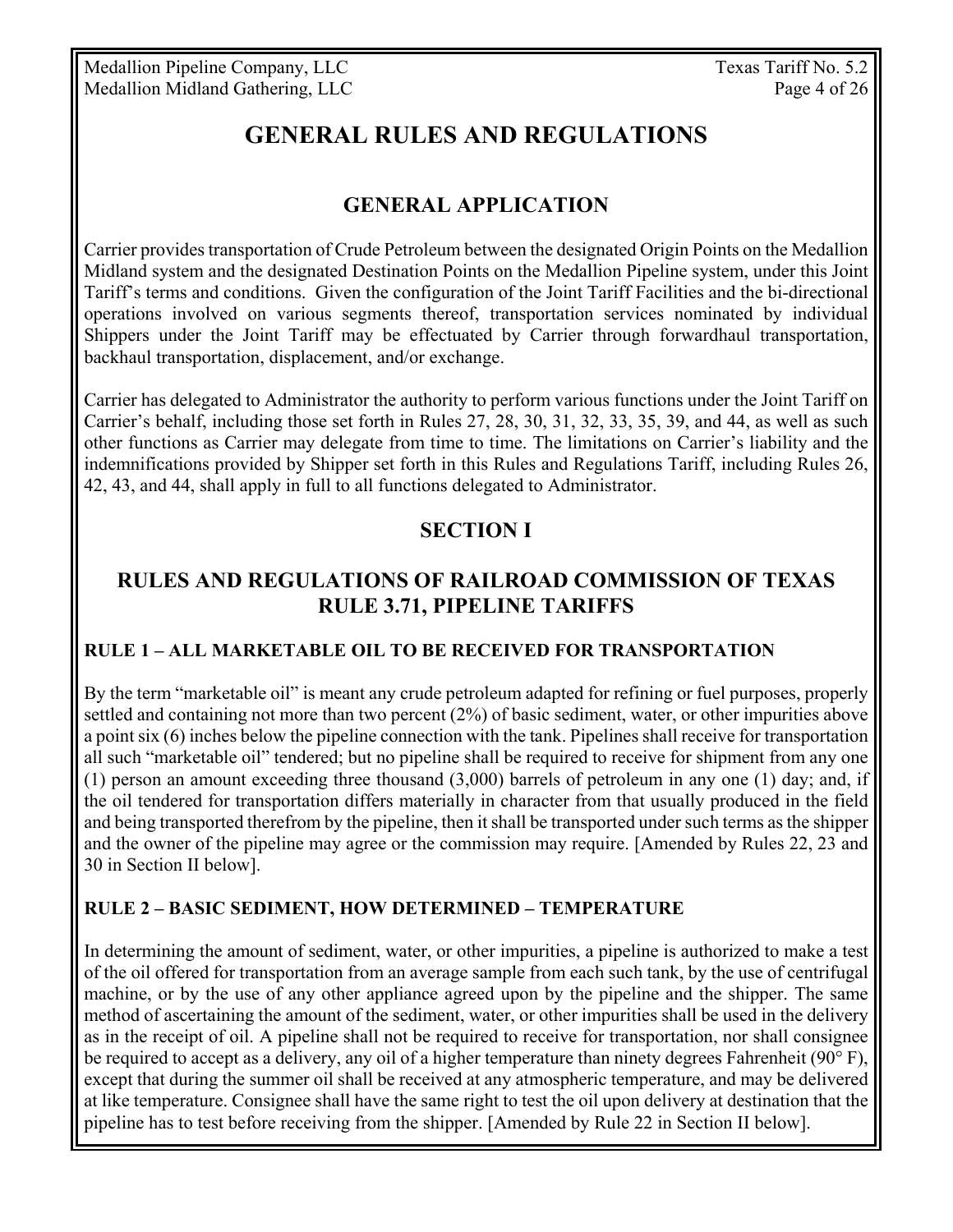### **RULE 3 – "BARREL" DEFINED**

For the purpose of these Section I Rules, a "barrel" of crude petroleum is declared to be forty-two (42) gallons of 231 cubic inches per gallon at sixty degrees Fahrenheit ( $60^{\circ}$  F).

### **RULE 4 – OIL INVOLVED IN LITIGATION, ETC. – INDEMNITY AGAINST LOSS**

When any oil offered for transportation is involved in litigation, or the ownership is in dispute, or when the oil appears to be encumbered by lien or charge of any kind, the pipeline may require of shippers an indemnity bond to protect it against all loss. [Amended by Rule 29 in Section II below]

### **RULE 5 – STORAGE**

Each pipeline shall provide, without additional charge, sufficient storage such as is incidental and necessary to the transportation of oil, including storage at destination or so near thereto as to be available for prompt delivery to destination point, for five (5) days from the date of order of delivery at destination. [Amended by Rules 32 and 33 in Section II below]

### **RULE 6 – IDENTITY OF OIL, MAINTENANCE OF OIL**

A pipeline may deliver to consignee either the identical oil received for transportation, subject to such consequence of mixing with other oil as are incident to the usual pipeline transportation or it may make delivery from its common stock at destination; provided, if this last be done, the delivery shall be of substantially like kind and market value. [Amended by Rule 29 in Section II below]

### **RULE 7 – MINIMUM QUANTITY TO BE RECEIVED**

A pipeline shall not be required to receive less than one (1) tank carload of oil when oil is offered for loading into tank cars at destination of the pipeline. When oil is offered for transportation for other than tank car delivery, a pipeline shall not be required to receive less than five hundred (500) barrels. [Amended by Rule 26 in Section II below]

### **RULE 8 – GATHERING CHARGES**

Tariffs to be filed by a pipeline shall specify separately the charges for gathering of the oil, for transportation, and for delivery.

### **RULE 9 – MEASURING, TESTING, AND DEDUCTIONS (REFERENCE SPECIAL ORDER NUMBER 20-63,098 EFFECTIVE JUNE 18, 1973)** [As amended by Rules 22, 23, 24, and 25 in Section II below]

(a) Except as provided in subparagraph (b) of this paragraph, all crude oil tendered to a pipeline shall be gauged and tested by a representative of the pipeline prior to its receipt by the pipeline. The shipper may be present or represented at the gauging or testing. Quantities shall be computed from correctly compiled tank tables showing 100% of the full capacity of the tanks.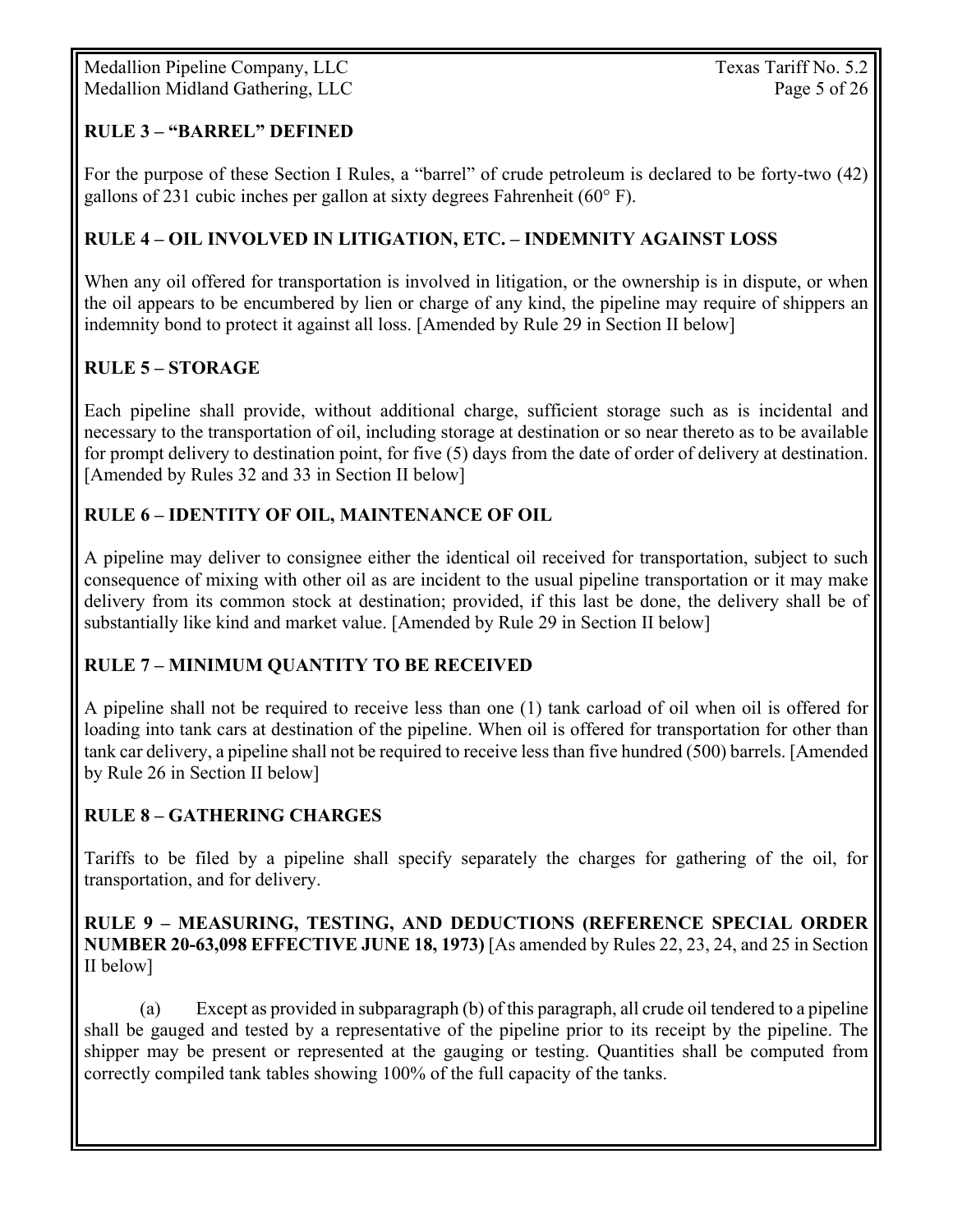Medallion Pipeline Company, LLC Texas Tariff No. 5.2 Medallion Midland Gathering, LLC Page 6 of 26

(b) As an alternative to the method of measurement provided in subparagraph (a) of this paragraph, crude oil and condensate may be measured and tested, before transfer of custody to the initial transporter, by:

 (i) Lease automatic custody transfer (LACT) equipment, provided such equipment is installed and operated in accordance with the latest revision of American Petroleum Institute (API) Manual of Petroleum Measurement Standards, Chapter 6.1; or

 (ii) Any device or method, approved by the commission or its delegate, which yields accurate measurements of crude oil or condensate.

(c) Adjustments to the quantities determined by the methods described in subparagraphs (a) or (b) of this paragraph shall be made for temperature from the nearest whole number degree to the basis of sixty degrees Fahrenheit (60° F) and to the nearest 5/10 API degree gravity in accordance with the volume correction Tables 5A and 6A contained in API Standard 2540, American Society for Testing Materials 01250, Institute of Petroleum 200, first edition, August, 1980. A pipeline may deduct the basic sediment, water, and other impurities as shown by the centrifugal or other test agreed upon by the shipper and pipeline; and 1.0% for evaporation and loss during transportation. The net balance shall be the quantity deliverable by the pipeline. In allowing the deductions, it is not the intention of the commission to affect any tax or royalty obligations imposed by the laws of Texas on any producer or shipper of crude oil.

(d) A transfer of custody of crude between transporters is subject to measurement as agreed upon by the transporters.

### **RULE 10 – DELIVERY AND DEMURRAGE**

Each pipeline shall transport oil with reasonable diligence, considering the quality of the oil, the distance of transportation, and other material elements, but at any time after receipt of a consignment of oil, upon twenty-four (24) hours' notice to the consignee, may offer oil for delivery from its common stock at the point of destination, conformable to Rule 6, at a rate not exceeding ten thousand (10,000) barrels per day of twenty-four (24) hours. Computation of time of storage (as provided for in Rule 5) shall begin at the expiration of such notice. At the expiration of the time allowed in Rule 5 for storage at destination, a pipeline may assess a demurrage charge on oil offered for delivery and remaining undelivered, at a rate for the first ten (10) days of one-tenth of one cent (\$.001) per barrel; and thereafter at a rate of threefourths of one cent (\$.0075) per barrel, for each day of twenty-four (24) hours or fractional part thereof. [Amended by Rule 36 in Section II below]

### **RULE 11 – UNPAID CHARGES, LIEN AND SALE TO COVER**

A pipeline shall have a lien on all oil to cover charges for transportation, including demurrage, and it may withhold delivery of oil until the charges are paid. If the charges shall remain unpaid for more than five (5) days after notice of readiness to deliver, the pipeline may sell the oil at public auction at the general office of the pipeline on any day not a legal holiday. The date for the sale shall be not less than forty-eight (48) hours after publication of notice in a daily newspaper of general circulation published in the city where the general office of the pipeline is located. The notice shall give the time and place of the sale, and the quantity of the oil to be sold. From the proceeds of the sale, the pipeline may deduct all charges lawfully accruing, including demurrage, and all expenses of the sale. The net balance shall be paid to the person lawfully entitled thereto. [Amended by Rules 36 and 39 in Section II below]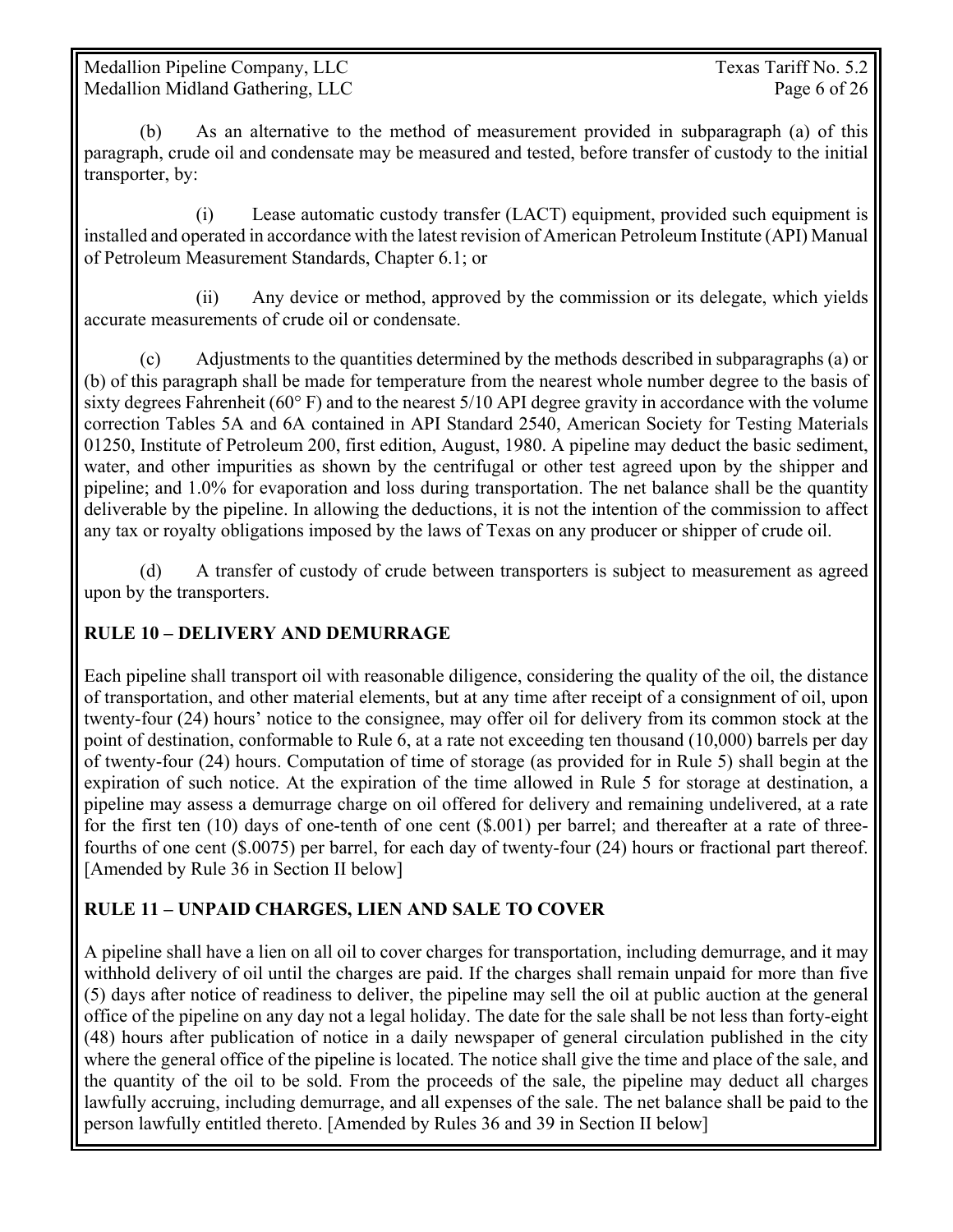Medallion Pipeline Company, LLC Texas Tariff No. 5.2 Medallion Midland Gathering, LLC Page 7 of 26

### **RULE 12 – NOTICE OF CLAIM**

Notice of claims for loss, damage, or delay in connection with the shipment of oil must be made in writing to the pipeline within ninety-one (91) days after the damage, loss, or delay occurred. If the claim is for failure to make delivery, the claim must be made within ninety-one (91) days after a reasonable time for delivery has elapsed. [Amended by Rule 44 in Section II below]

### **RULE 13 – TELEPHONE-TELEGRAPH LINE – SHIPPER TO USE**

If a pipeline maintains a private telegraph or telephone line, a shipper may use it without extra charge, for messages incident to shipments. However, a pipeline shall not be held liable for failure to deliver any messages away from its office or for delay in transmission or for interruption of service.

### **RULE 14 – CONTRACTS OF TRANSPORTATION**

When a consignment of oil is accepted, the pipeline shall give the shipper a run ticket, and shall give the shipper a statement that shows the amount of oil received for transportation, the points of origin and destination, corrections made for temperature, deductions made for impurities, and the rate for such transportation. [Amended by Rule 37 in Section II below]

### **RULE 15 – SHIPPER'S TANKS, ETC. – INSPECTION**

When a shipment of oil has been offered for transportation, the pipeline shall have the right to go upon the premises where the oil is produced or stored, and have access to any and all tanks or storage receptacles for the purpose of making any examination, inspection, or test authorized by these Rules.

### **RULE 16 – OFFERS IN EXCESS OF FACILITIES**

If oil is offered to any pipeline for transportation in excess of the amount that can be immediately transported, the transportation furnished by the pipeline shall be apportioned among all shippers in proportion to the amounts offered by each; but no offer for transportation shall be considered beyond the amount which the person requesting the shipment then has ready for shipment by the pipeline. The pipeline shall be considered as a shipper of oil produced or purchased by itself and held for shipment through its line, and its oil shall be entitled to participate in such apportionment. [Amended by Rule 31 in Section II below]

### **RULE 17 – INTERCHANGE OF TONNAGE**

Pipelines shall provide the necessary connections and facilities for the exchange of tonnage at every locality reached by two or more pipelines, when the commission finds that a necessity exists for connection, and under such regulations as said commission may determine in each case. [Amended by Rule 32 in Section II below]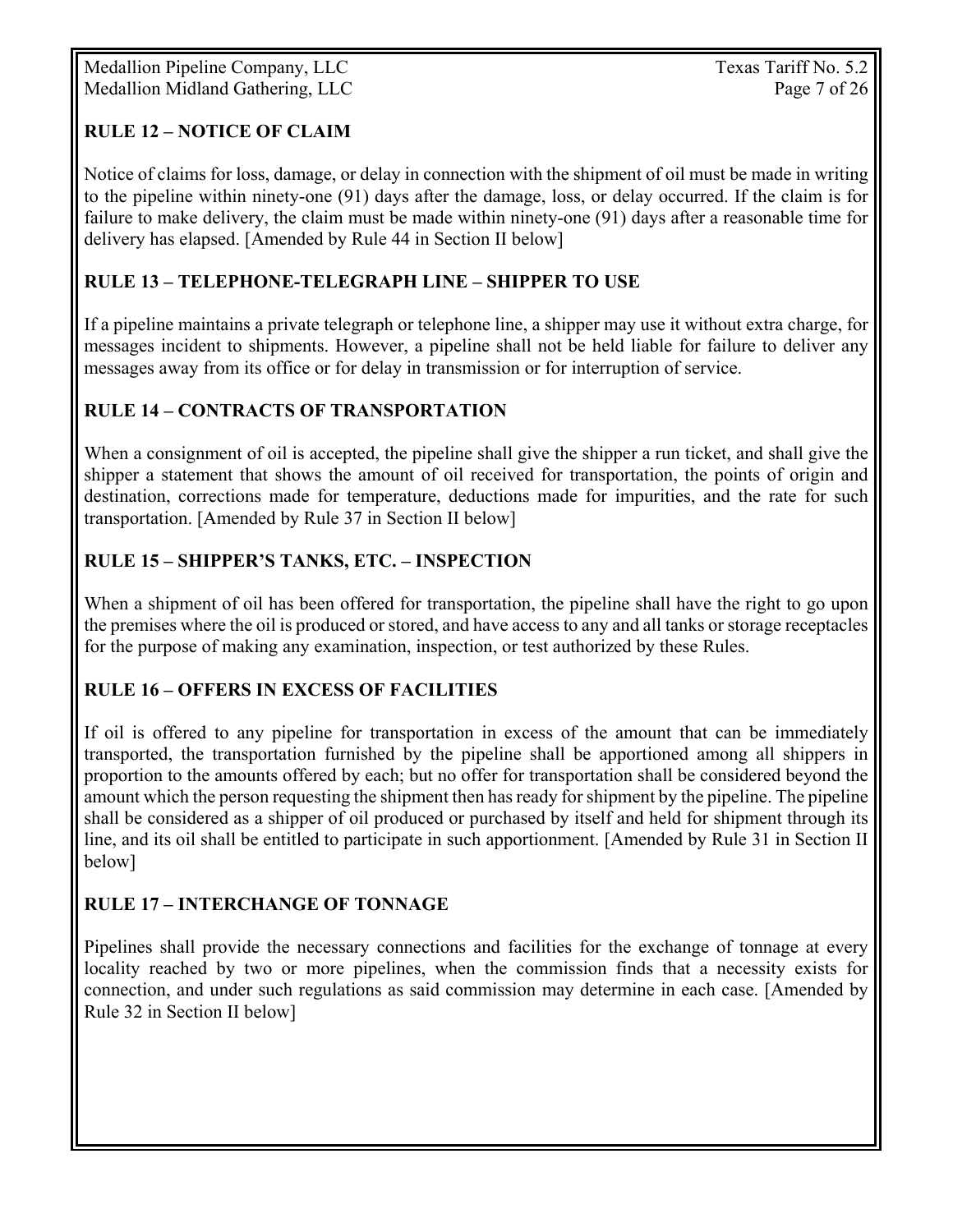Medallion Pipeline Company, LLC Texas Tariff No. 5.2 Medallion Midland Gathering, LLC Page 8 of 26

### **RULE 18 – RECEIPT AND DELIVERY – NECESSARY FACILITIES FOR**

Each pipeline shall install and maintain facilities for the receipt and delivery of marketable crude petroleum of shippers at any point on its line if the commission finds that a necessity exists therefor, and under regulations by the commission. [Amended by Rule 32 in Section II below]

**RULE 19 – REPORTS OF LOSS FROM FIRES, LIGHTNING AND LEAKAGE** [Amended by Rules 42 and 43 in Section II below]

(a) Each pipeline shall immediately notify the commission, electronically or by telephone, of each fire that occurs at any oil tank owned or controlled by the pipeline, or of any tank struck by lightning. Each pipeline shall in like manner report each break or leak in any of its tanks or pipelines from which more than five (5) barrels escapes. Each pipeline shall file the required information with the commission in accordance with the appropriate commission form within thirty (30) days of the spill or leak.

(b) No risk of fire, storm, flood, or act of God, and no risk resulting from riots, insurrection, rebellion, war, or act of the public enemy, or from quarantine or authority of law or any order, requisition, or necessity of the government of the United States in time of war, shall be borne by a pipeline, nor shall any liability accrue to it from any damage thereby occasioned. If loss of any crude oil from any such causes occurs after the oil has been received for transportation, and before it has been delivered to the consignee, the shipper shall bear a loss in such proportion as the amount of his shipment is to all of the oil held in transportation by the pipeline at the time of such loss, and the shipper shall be entitled to have delivered only such portion of his shipment as may remain after a deduction of his due proportion of such loss, but in such event the shipper shall be required to pay charges only on the quantity of oil delivered. This rule shall not apply if the loss occurs because of negligence of the pipeline.

(c) Common carrier pipelines shall mail (return receipt requested) or hand deliver to landowners (persons who have legal title to the property in question) and residents (persons whose mailing address is the property in question) of land upon which a spill or leak has occurred, all spill or leak reports required by the commission for that particular spill or leak within thirty (30) days of filing the required reports with the commission. Registration with the commission by landowners and residents for the purpose of receiving spill or leak reports shall be required every five (5) years, with renewal registration starting January 1, 1999. If a landowner or resident is not registered with the commission, the common carrier is not required to furnish such reports to the resident or landowner.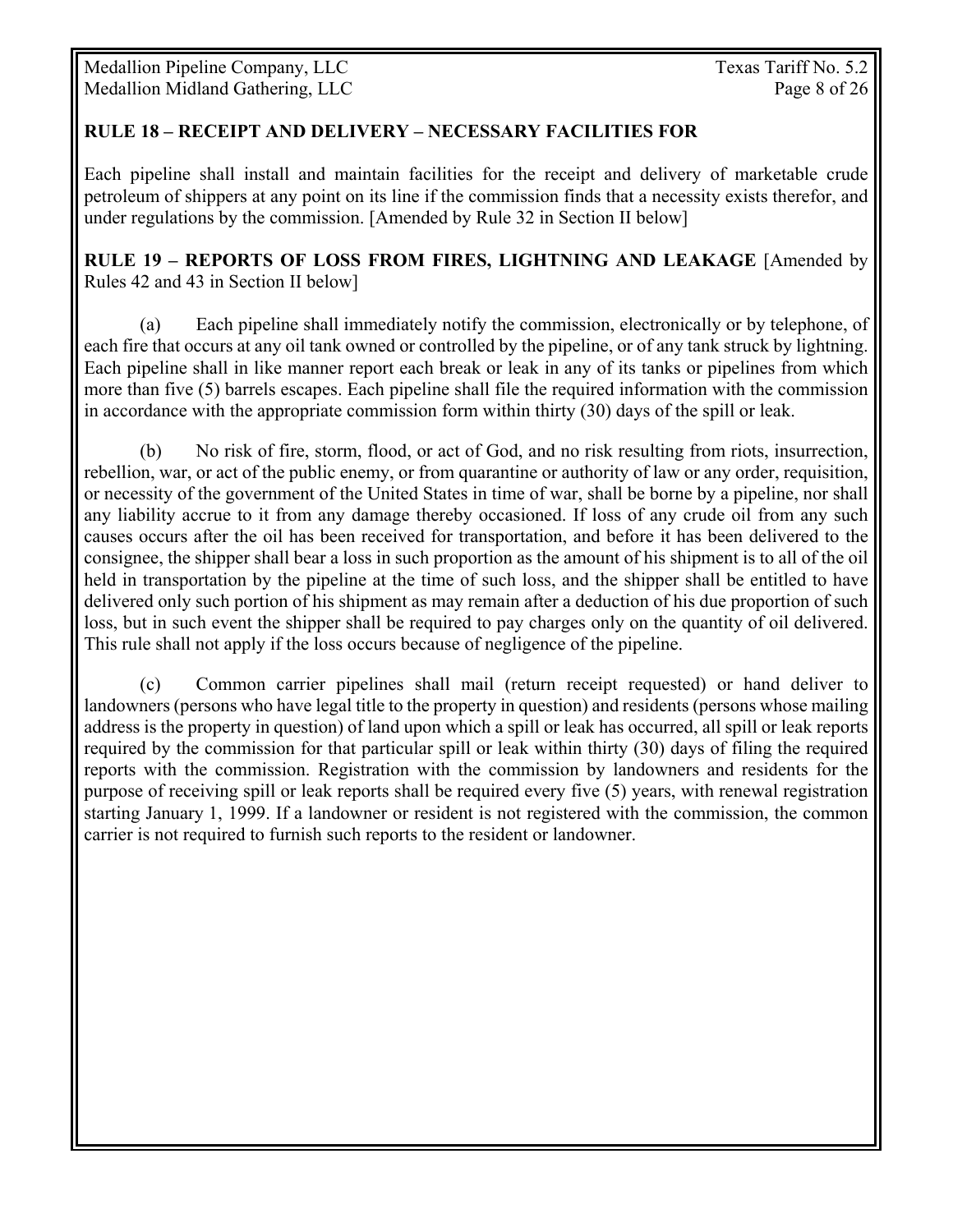# **SECTION II**

# **SUPPLEMENTAL MEDALLION PIPELINE, LLC RULES AND REGULATIONS GOVERNING CRUDE PETROLEUM TRANSPORTATION BY PIPELINE**

### **DEFINITIONS**

### **RULE 20 – DEFINITIONS**

"**Acreage Dedication Shipper**" means a Shipper that enters into an Acreage Dedication TSA that dedicates and commits to transport under the Joint Tariff its interest in Crude Petroleum produced in the particular area dedicated pursuant to such Acreage Dedication TSA.

"**Acreage Dedication TSA**" means a TSA entered between Carrier and an Acreage Dedication Shipper for transportation under the Joint Tariff.

"**Actual Shipment**" means the quantities of Crude Petroleum physically tendered at an Origin Point by an individual Shipper during a month under the Joint Tariff.

"**Administrator**" means Medallion Pipeline as the party which administers, on Carrier's behalf, designated functions under the Joint Tariff.

**[N]** "**Affected Segment**" means a segment of Carrier's Pipeline impacted by a Proration Event.

"**API**" means the American Petroleum Institute.

"**ASTM**" means the American Society for Testing Materials.

"**Available Capacity**" means the operationally available capacity to Shippers on Carrier's Pipeline or **[C]** a particular segment on Carrier's Pipeline **[N]** an Affected Segment, as applicable.

"**Barrel**" means forty-two (42) U.S. gallons at sixty degrees Fahrenheit (60° F) and zero (0) gauge pressure if the vapor pressure is at or below atmospheric pressure, or at equilibrium pressure if the vapor pressure is above atmospheric pressure.

"**Base Period**" means the previous eighteen (18) months beginning with the nineteenth (19<sup>th</sup>) month prior to the current Proration Month, except that, during the initial eighteen (18) months **[C]** of the Joint Tariff's operation **[N]** commencing on the Effective Date, the Base Period shall be as provided in Rule 31(h). Previous Proration Months, as well as months in which no apportionment was in effect, will be included in the rolling eighteen (18) - month Base Period.

"**Batch,**" "**Batched,**" or "**Batched Shipments**" means transportation of Crude Petroleum that is tendered at the Origin Point pursuant to a TSA in which Shipper has provided or arranged for adequate storage at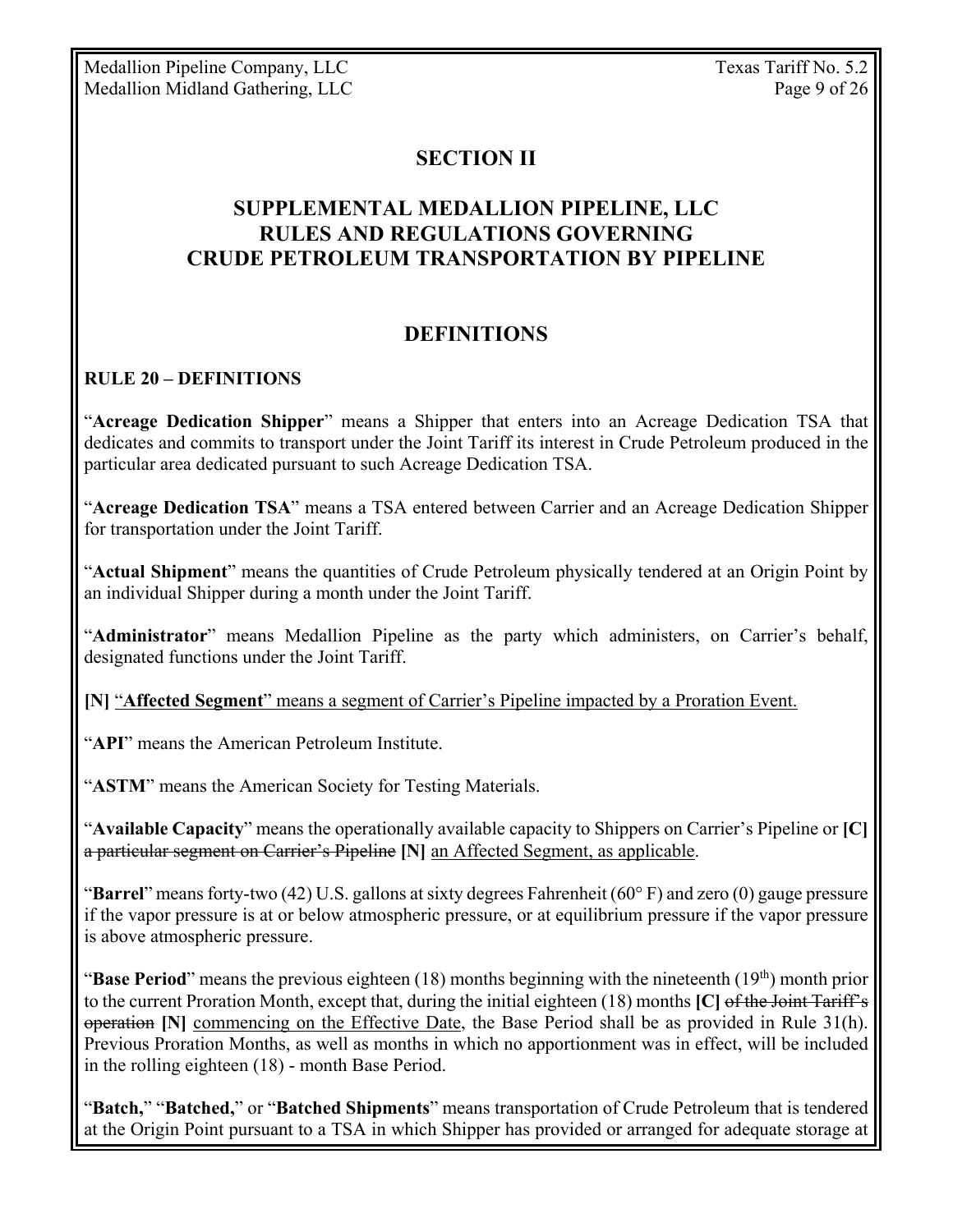Medallion Pipeline Company, LLC Texas Tariff No. 5.2 Medallion Midland Gathering, LLC Page 10 of 26

a location(s) and capacity(ies) which, in Carrier's sole discretion, are sufficient to permit Carrier to physically segregate Shipper's quantities for Delivery. "**Carrier**" means Medallion Pipeline and Medallion Midland.

"**Carrier's Pipeline**" means Medallion Pipeline's Crude Petroleum pipeline facilities originating at the origin points and terminating at the destination points reflected in the Local Tariff, as may be amended from time to time.

**[N]** "**Claims**" has the meaning set forth in Rule 44.

"**Committed Firm Service**" means a service not subject to prorationing except where operational factors or events of force majeure reduce the Joint Tariff Capacity, as set forth in Rule 31(i).

"**Committed Firm Shipper**" means a Shipper that has an effective TSA with both Medallion Pipeline and Medallion Midland pursuant to the Joint Tariff.

"**Committed Volume**" means the Barrel per day ("bpd") quantity committed to by a Volume Commitment Shipper, in accordance with a TSA, multiplied by the number of days in the relevant month.

"**Common Stream**" means Crude Petroleum, Tendered or Received at the Joint Tariff Facilities and associated facilities as designated in the related tariffs and moved through Joint Tariff Facilities, which is commingled or intermixed with other Crude Petroleum of like characteristics and quality. A Common Stream may be made up of one or more Tenders of Crude Petroleum provided that each Tender of Crude Petroleum meets the quality specifications, as set out in Rule 22. Common Streams and characteristics of each shall be determined by Carrier in its sole discretion.

"**Consignee**" means the party that Shipper has authorized to accept the Delivery from Carrier of Crude Petroleum at the Destination Point.

"**Crude Petroleum**" means West Texas Intermediate Light Sweet Crude Oil from oil and gas wells which has not been blended or mixed with other grades of crude oil or "indirect products" (as defined below) and which meet the required specifications established pursuant to Rule 22 of this Rules and Regulations Tariff. For the avoidance of doubt, Crude Petroleum shall exclude, and Carrier shall not be required to transport, "indirect liquid products of oil or gas wells" sometimes referred to as "indirect products", meaning the liquid products resulting from the operation of gasoline recovery plants, gas recycling plants, condensate or distillate recovery equipment in gas or oil fields, or a mixture of such products.

"**Deficiency Payment**" means a payment to be made by a Volume Commitment Shipper, as determined in accordance with a Volume Commitment TSA.

"**Delivery,**" "**Deliver,**" "**Deliveries,**" or "**Delivered**" means the transfer of physical and legal custody of Crude Petroleum from Medallion Pipeline at the Destination Point to Shipper or its Consignee.

"**Destination Point**" means the point(s) of Delivery, as specified in the Rates Tariff.

**[N]** "**Effective Date**" has the meaning set forth in Rule 31(h).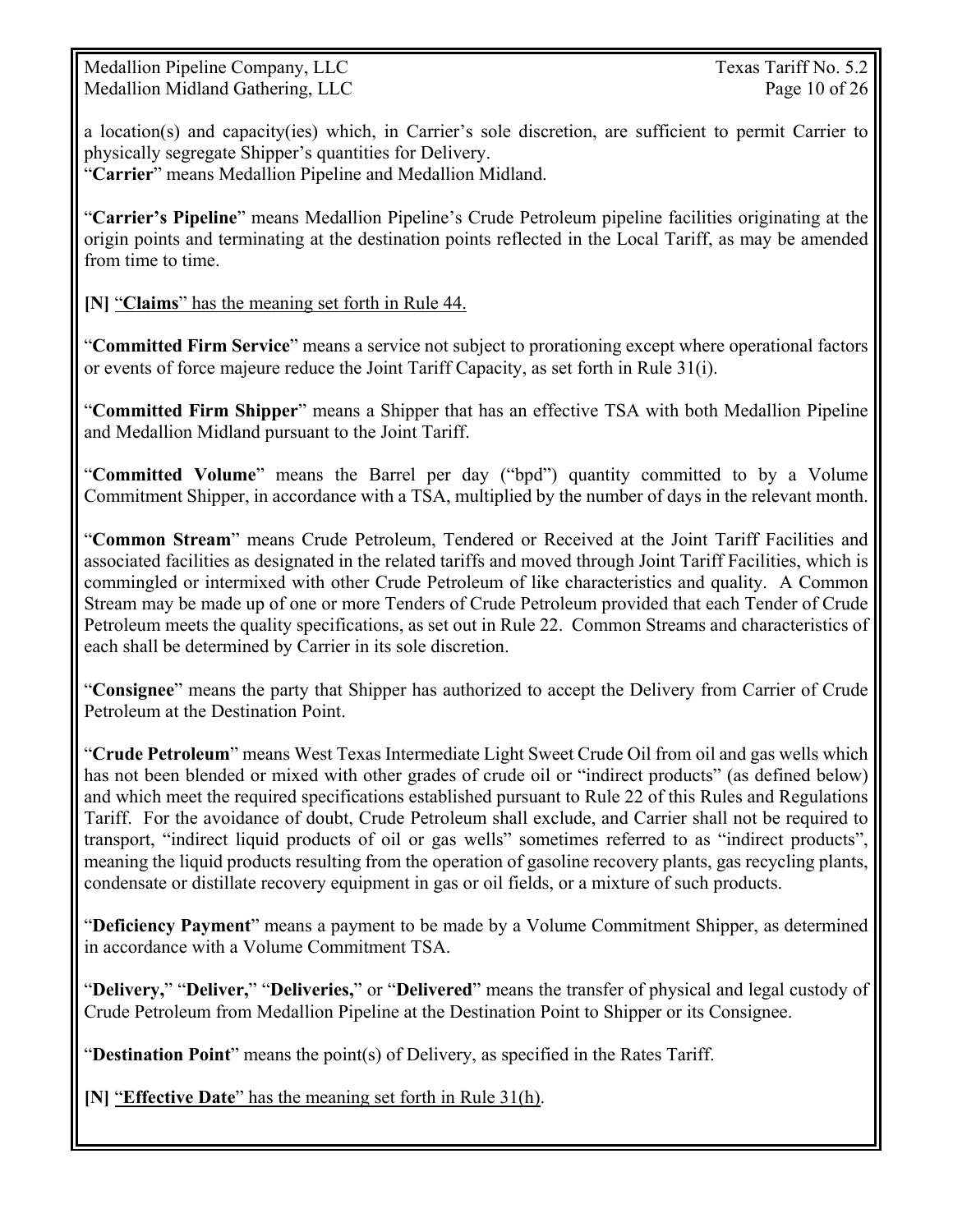Medallion Pipeline Company, LLC Texas Tariff No. 5.2 Medallion Midland Gathering, LLC Page 11 of 26

"**Exempt Volumes**" has the meaning set forth in Rule 31(c).

"**Firm Capacity**" means the bpd capacity equal to the aggregate Committed Volumes and Shipper MDQs pursuant to all Committed Firm Shippers' TSAs in effect during the Proration Month.

**[C]** "**Firm Rate**" means the applicable rate identified as the "Firm Rate" in the then-effective Rates Tariff.

"**Gravity**" means gravity determined in accordance with ASTM Designation D-287.

"**In-Transit Point**" means Carrier's point of connection with the facilities of third-party storage providers, including an affiliate of Carrier. The current In-Transit Points under the Joint Tariff are at the Colorado City Hub, the Crane Hub, the Garden City Station, the Howard Station, the Midkiff Station, **[C]** and the Midland Hub **[N]** , and the Santa Rita Station on Medallion Pipeline's system.

"**Joint Tariff**" means the tariff publications applicable to the Joint Tariff Service, including the Rates Tariff, the Rules and Regulations Tariff, and any supplements and revisions thereto, as may be filed and maintained with the RRC from time to time for the Joint Tariff Service rendered in intrastate commerce.

"**Joint Tariff Allocated Quantity**" means a quantity determined by multiplying the Joint Tariff Capacity Ratio by the Available Capacity.

"**Joint Tariff Capacity**" means the capacity available for the Joint Tariff Service under normal operating conditions, which shall not be less than the sum of the Joint Tariff MDQ, as such may be changed from time to time pursuant to the terms of the TSAs, plus the Uncommitted Capacity.

"**Joint Tariff Capacity Ratio**" means, as of the time of the determination, a fraction the numerator of which is the Joint Tariff MDQ **[N]** on the Affected Segment for the Proration Month and the denominator of which is the sum of **[W]** the **[N]** such Joint Tariff MDQ, **[N]** the Other Joint Tariff MDQ and **[N]** the Local Tariff Capacity on the **[W]** affected segment Affected Segment.

"**Joint Tariff Facilities**" means the Crude Petroleum pipeline facilities of Medallion Pipeline and Medallion Midland that render the Joint Tariff Service, which facilities originate at the Origin Point(s) and terminate at the Destination Point(s) as reflected in the Rates Tariff, as may be amended from time to time.

"**Joint Tariff MDQ**" means the sum of the (i) aggregate Shipper MDQs of the Acreage Dedication Shippers, and (ii) aggregate Committed Volumes of the Volume Commitment Shippers.

"**Joint Tariff Service**" means the transportation service on Medallion Pipeline and Medallion Midland available to Committed Firm Shippers and Uncommitted Shippers pursuant to the terms of the theneffective Joint Tariff.

**[C]** "**Joint Tariff Shipper**" means a person that transports Crude Petroleum pursuant to the Joint Tariff.

"**Local Tariff**" means the local rate tariff(s) and rules and regulations tariff(s), including supplements and revisions thereto, as filed and maintained by Medallion Pipeline with the RRC for local transportation service on the Medallion Pipeline **[C]** pipeline system.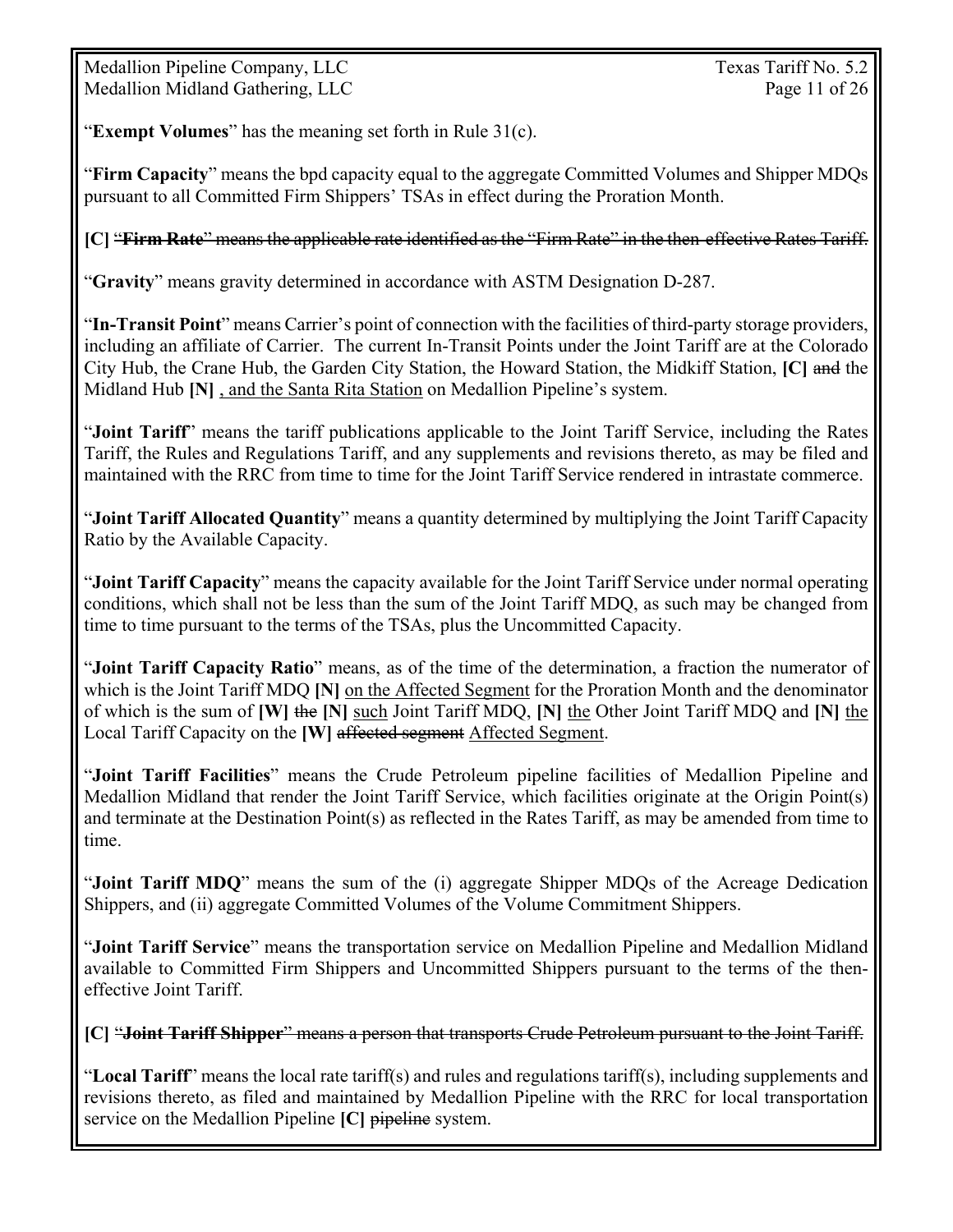"**Local Tariff Allocated Quantity**" **[C]** means a quantity equal to the Available Capacity less the Joint Tariff Allocated Quantity **[N]** shall have the meaning set forth in the Local Tariff.

"**Local Tariff Capacity**" means the aggregate capacity between each origin point and destination point on Carrier's Pipeline as set forth in each Petition for Declaratory Order filed with the FERC, less the Joint Tariff MDQ **[N]** and the Other Joint Tariff MDQ.

"**Local Tariff Service**" means the transportation service available to Local Tariff Shippers pursuant to the terms of the applicable and then-effective Local Tariff.

"**Local Tariff Shipper**" means a person that transports Crude Petroleum pursuant to the Local Tariff.

"**Make-Up Volumes**" means Barrels for which a Deficiency Payment has been paid and that are nominated by a Volume Commitment Shipper for transportation in a subsequent month in accordance with a Volume Commitment TSA.

"**Medallion Midland**" means Medallion Midland Gathering, LLC.

"**Medallion Pipeline**" means Medallion Pipeline Company, LLC.

"**New Shipper**" means, for purposes of prorationing in Rule 31, any Shipper who does not qualify as a Committed Firm Shipper or a Regular Shipper.

"**Nomination**" or "**Tender**" means any offer by a Shipper to Carrier of a stated quantity of Crude Petroleum for transportation from the Origin Point to the Destination Point in accordance with the Joint Tariff. The definition of "**Nomination**" includes a late or revised Nomination submitted by a Shipper under Rule 27, and a Nomination for in-transit storage submitted by a Shipper under Rule 33, to the extent such Nomination is accepted by Carrier pursuant to Rule 27 or Rule 33, as applicable.

**[N]** "**Obligations**" has the meaning set forth in Rule 39.

"**Origin Point**" means the points of Receipt on Medallion Midland, as specified in the Rates Tariff.

"**Other Joint Tariff**" **[C]** shall **[W]** mean means each rules and regulations tariff, and any supplements and revisions thereto, as may be filed and maintained by Medallion Pipeline with the RRC from time to time for a joint transportation service rendered in intrastate commerce with another carrier, other than Medallion Midland.

"**Other Joint Tariff MDQ**" means the exempt volumes as defined in each Other Joint Tariff.

**[N]** "**Other Joint Tariff Service**" means the transportation service available to shippers pursuant to the terms of any applicable and then-effective Other Joint Tariff.

"**PLA**" means the loss allowance described in Rule 24.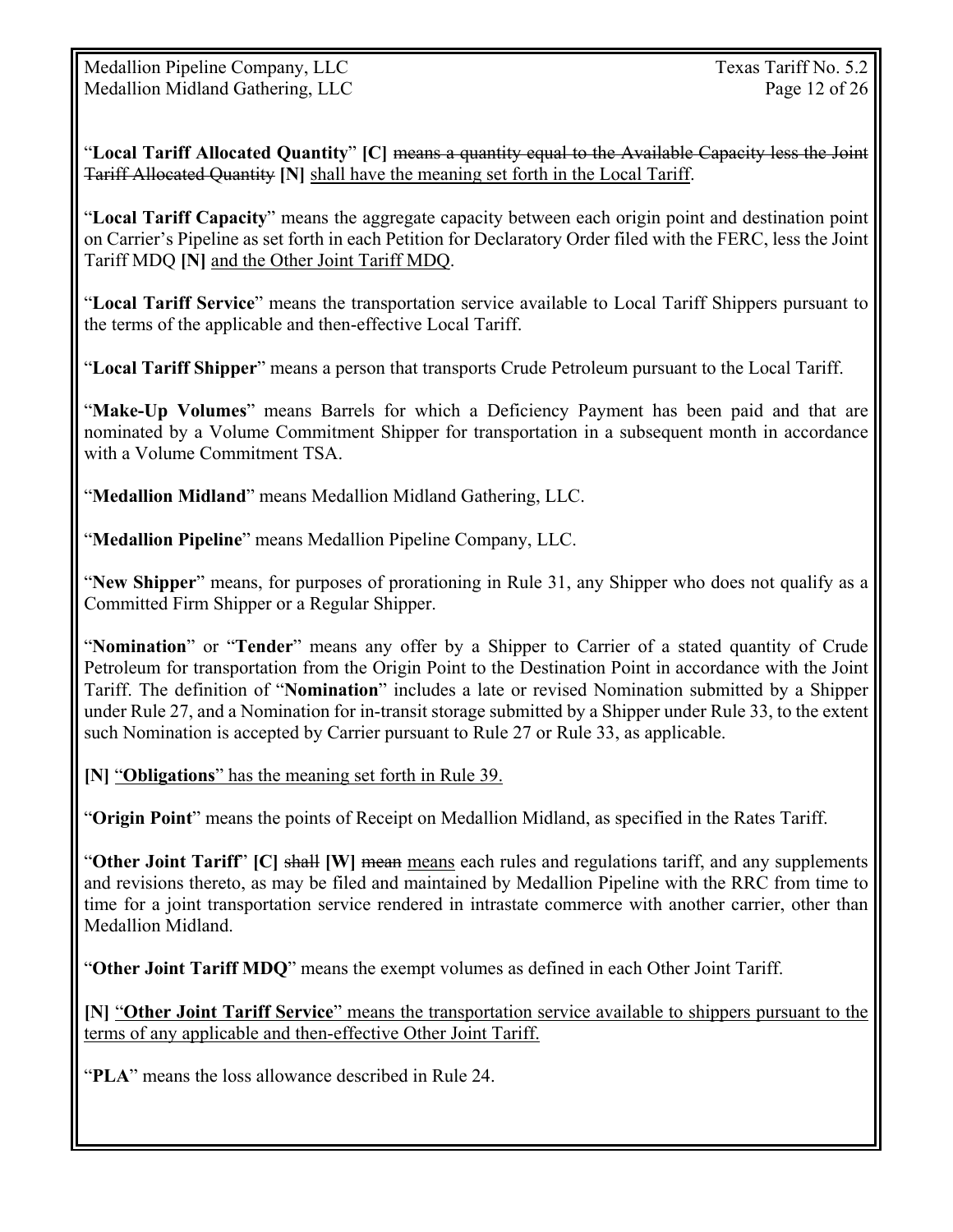Medallion Pipeline Company, LLC Texas Tariff No. 5.2 Medallion Midland Gathering, LLC Page 13 of 26

**[N]** "**Proration Event**" means an event that occurs when, based upon all valid Nominations submitted by Shippers in compliance with this Joint Tariff, by shippers in compliance with any Other Joint Tariff, and by Local Tariff Shippers in compliance with the Local Tariff, Carrier determines that the total volumes nominated by all Shippers, shippers under any Other Joint Tariff, and Local Tariff Shippers for shipment on Carrier's Pipeline or a pipeline segment thereof exceed the Available Capacity of Carrier's Pipeline or a pipeline segment thereof.

"**Proration Month**" refers to a month when **[C]**, based upon all valid Nominations submitted by Shippers in compliance with this Joint Tariff and the Local Tariff, Carrier determines that the total volumes nominated by all Joint Tariff Shippers and Local Tariff Shippers for shipment on Carrier's Pipeline or a pipeline segment thereof during that month exceed the Available Capacity of Carrier's Pipeline or a pipeline segment thereof **[N]** a Proration Event occurs.

"**Rates Tariff**" means that publication within Carrier's Joint Tariff that sets forth the rates applicable to the transportation of Crude Petroleum by Carrier and that makes specific reference by Texas Tariff number to this Rules and Regulations Tariff **[N]** , as filed with the RRC and as may be supplemented and amended from time to time.

"**Receipt,**" "**Receive,**" or "**Received**" means the transfer of physical and legal custody of Crude Petroleum from Shipper to Medallion Midland at the Origin Point for transportation.

"**Regular Shipper**" means, for purposes of prorationing in Rule 31, (i) an Uncommitted Shipper meeting the eligibility requirements in Rule 31(e), and (ii) a Committed Firm Shipper, but only to the extent of any volumes in excess of its Exempt Volumes.

"**Remaining Available Capacity**" means for each Proration Month, the **[C]** capacity **[N]** portion of the Joint Tariff Allocated Quantity remaining after the satisfaction of all Exempt Volumes nominated.

"**RRC**" means the Railroad Commission of Texas.

"**Rules and Regulations Tariff**" means this Tariff; specifically, that publication within Carrier's Joint Tariff that sets forth the rules and regulations that govern the Joint Tariff Service, as filed with the RRC and as may be supplemented and amended from time to time.

"**Shipper**" means the party that arranges with Carrier for the transportation of Crude Petroleum pursuant to the terms of the Joint Tariff.

"**Shipper MDQ**" means the maximum daily quantity that an Acreage Dedication Shipper is entitled to transport under an effective Acreage Dedication TSA, as such quantity may be adjusted from time to time by Administrator pursuant to the terms of such Acreage Dedication TSA.

"**Tender**" has the meaning set forth in the definition of Nomination.

"**TSA**" means Transportation Service Agreements executed by Medallion Pipeline and a Committed Firm Shipper, and by Medallion Midland and such Committed Firm Shipper, for service pursuant to the Joint Tariff.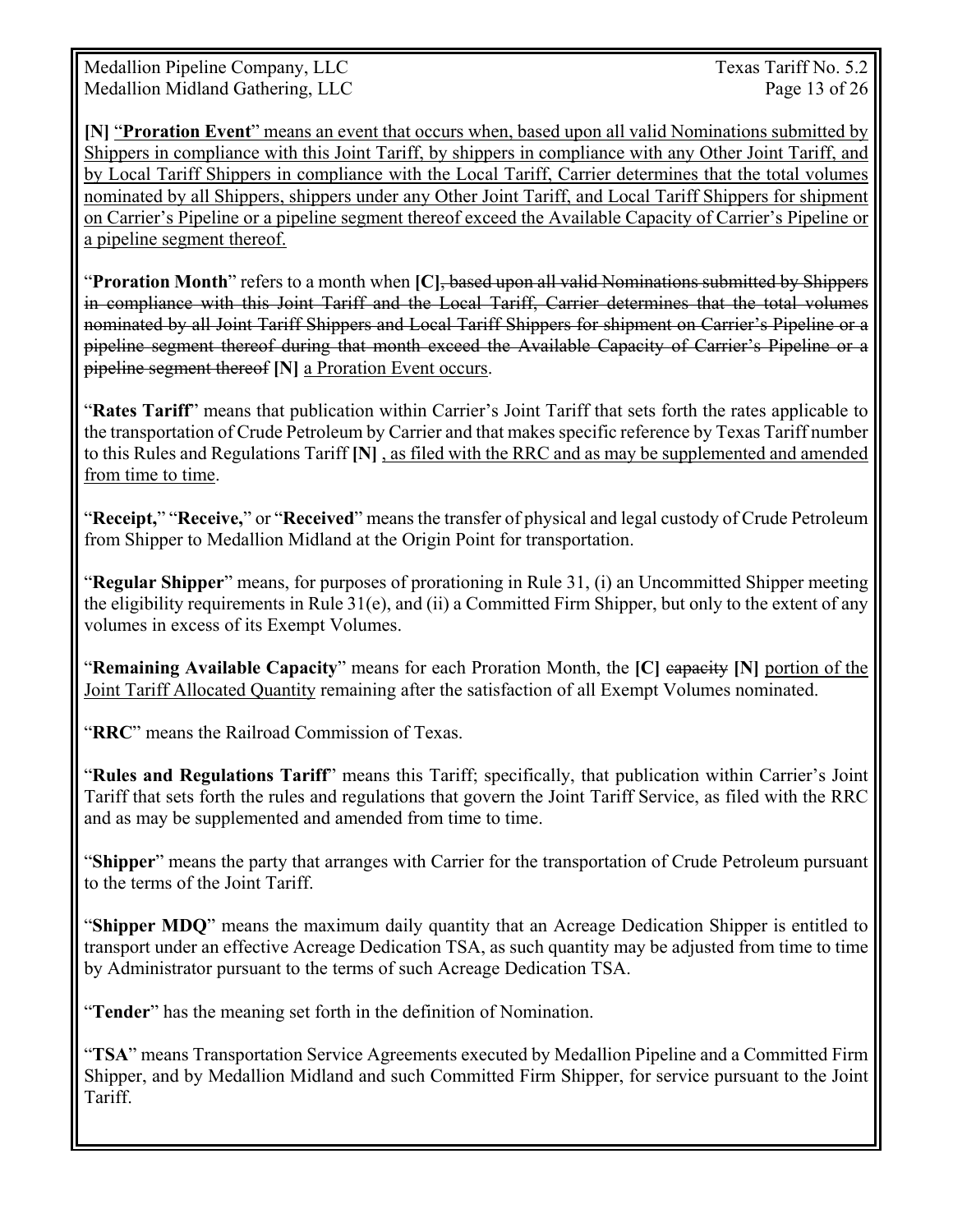Medallion Pipeline Company, LLC Texas Tariff No. 5.2 Medallion Midland Gathering, LLC Page 14 of 26

"**Uncommitted Capacity**" means that amount of capacity above the Joint Tariff MDQ to be made available at all times for uncommitted Joint Tariff Service, such that the Joint Tariff MDQ represents ninety percent (90%) and the Uncommitted Capacity represents ten percent (10%) of the total Joint Tariff Capacity.

"**Uncommitted Shipper**" means a Shipper that has not executed a TSA.

"**Volume Commitment Shipper**" means a Committed Firm Shipper that commits to transport, or pay for, a specified Committed Volume on a monthly basis pursuant to the terms of a Volume Commitment TSA.

"**Volume Commitment TSA**" means a TSA entered between Carrier and a Volume Commitment Shipper for transportation under the Joint Tariff.

# **COMMODITY DESCRIPTION AND MEASUREMENT**

### **RULE 21 – COMMODITY**

Carrier is engaged in the transportation of Crude Petroleum and will not accept any other commodity for transportation, except as provided herein.

### **RULE 22 – CRUDE PETROLEUM QUALITY SPECIFICATIONS AND RESTRICTIONS**

Crude Petroleum shall be accepted for transportation only when such Crude Petroleum meets the following quality specifications. These specifications shall apply to each Barrel of a Shipper's Nomination and not be limited to the composite sample of the Nomination:

- (a) API Gravity of between thirty six degrees (36°) and forty four degrees **(**44°);
- (b) the true vapor pressure of such volumes does not exceed 11 psia or result in Carrier's noncompliance with federal, state, or local requirements regarding hydrocarbon emissions;
- (c) has a Reid vapor pressure less than 9.0 psia at a temperature of one hundred degrees Fahrenheit (100° F);
- (d) basic sediment, water, and other impurities of one percent (1%) or less;
- (e) temperature of one hundred and twenty degrees Fahrenheit ( $120^{\circ}$  F) or less;
- (f) the sulfur content does not exceed forty-five hundredths of one percent  $(0.45\%)$  by weight;
- (g) readily susceptible to transportation through Carrier's existing facilities; and
- (h) will not materially affect the quality of other shipments or cause disadvantage to other Shippers or Carrier.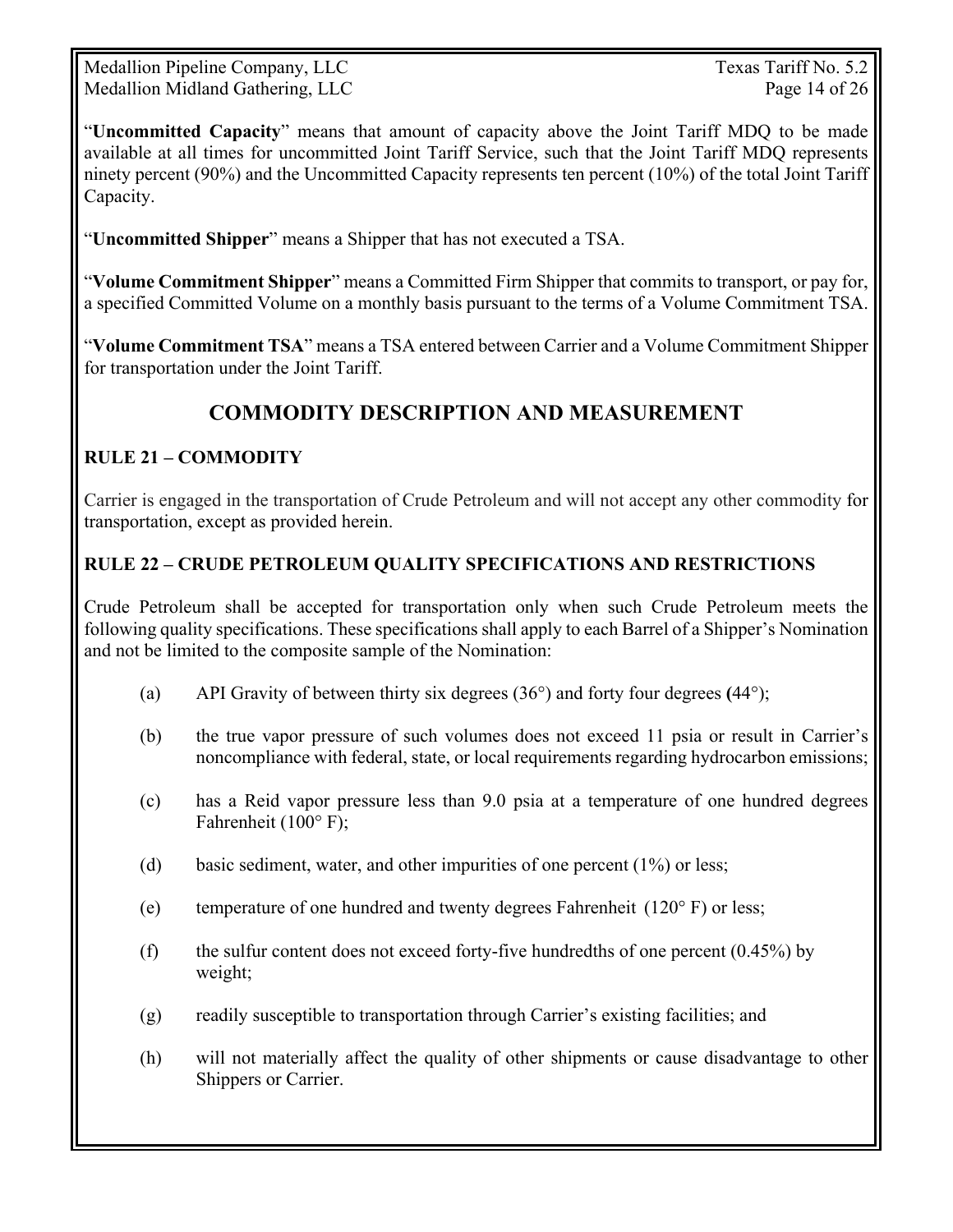Medallion Pipeline Company, LLC Texas Tariff No. 5.2 Medallion Midland Gathering, LLC Page 15 of 26

Carrier may waive the foregoing specifications on a not unduly discriminatory basis where, in Carrier's sole judgment, the Receipt of any affected Barrels at particular Origin Points would not (i) adversely impact the ability of the Common Stream to remain within the foregoing quality specifications or, if not in compliance with such quality specifications, adversely impact the ability of Deliveries to the affected Destination Points to satisfy the tariff quality specifications of directly connected downstream pipeline carriers (including the requirements of the connection agreements entered into with such carriers), and (ii) otherwise adversely impact the Joint Tariff Facilities.

Carrier reserves the right to reject Crude Petroleum that, in its sole discretion, does not meet the quality specifications referenced above. In addition, Carrier shall reject Crude Petroleum containing contaminants including, but not limited to, chemicals such as chlorinated and/or oxygenated hydrocarbons and/or heavy metals such as lead and/or vanadium. Carrier reserves the right to reject Crude Petroleum if, in its sole discretion, Deliveries of such quantities would not meet the tariff quality specifications (including the requirements of the connection agreements entered with such carriers) of the directly interconnected downstream pipelines listed in Carrier's currently-effective Rates Tariff. Where the transportation service nominated by a Shipper is effectuated by Carrier through backhaul, displacement, and/or exchange, Carrier's determination of whether Receipts from such Shipper satisfy the quality specifications herein may be based upon the actual physical delivery path rather than the nominated delivery path.

Carrier may, at its discretion, require, approve, or reject Crude Petroleum containing, or the injection into Crude Petroleum of, corrosion inhibitors, viscosity or pour point depressants, drag reducing agent, or other such additives in the Crude Petroleum to be transported.

If Crude Petroleum is accepted from third-party owned tankage, settled bottoms in such tanks must not be above a point six inches (6") below the bottom of the pipeline connection with the tank.

Carrier reserves the right to reject Crude Petroleum, in its sole discretion, if Shipper or Consignee has failed to comply with applicable laws, rules, and regulations made by government authorities regulating shipment of Crude Petroleum.

If, upon investigation, Carrier determines that Shipper has delivered contaminated Crude Petroleum or Crude Petroleum which otherwise fails to comply with the specifications set forth above, Carrier may exclude Shipper from further entry into applicable segments of the Joint Tariff Facilities until Shipper is able to comply with the quality specifications referenced above, as determined by Carrier in its sole discretion. Carrier reserves the right to dispose of any contaminated Crude Petroleum in its pipeline. Disposal, if necessary, may be made in any reasonable commercial manner, and any liability associated with the contamination or disposal of any Crude Petroleum shall be borne by the Shipper introducing the contaminated Crude Petroleum into the Joint Tariff Facilities.

Carrier may, from time to time, undertake to transport other or additional grades of crude petroleum to the extent Carrier elects, in its sole discretion, to offer such transportation by employing Batched Shipments. If, in Carrier's sole discretion, sufficient quantities are not nominated or facilities are not available to justify continued transportation of other or additional grades, Carrier may, after giving reasonable notice to Shippers who may be affected, cease transporting particular grades of crude petroleum.

Carrier may inject indirect products into Carrier's Pipeline to facilitate the efficient operation of Carrier's facilities.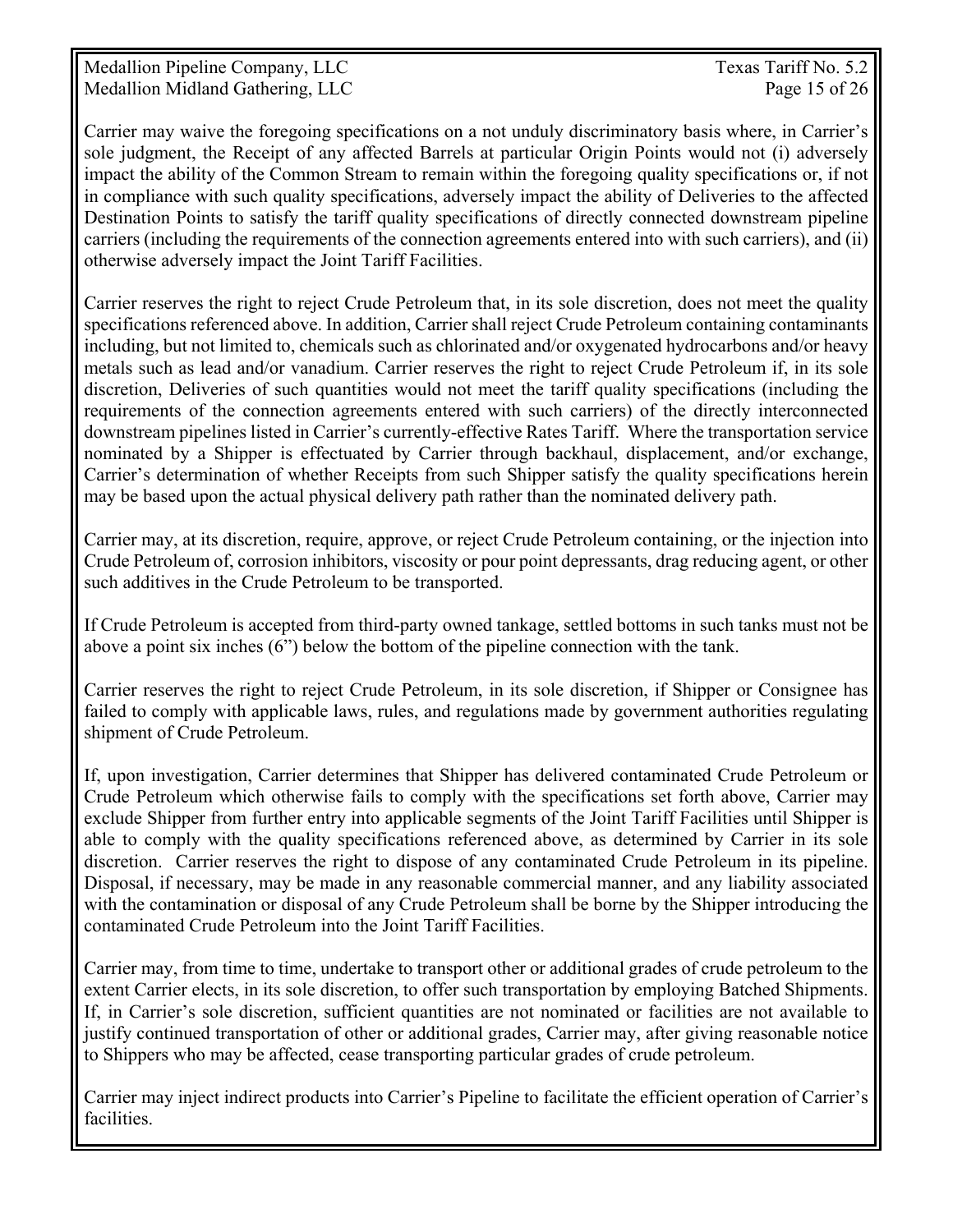### **RULE 23 – TESTING AND MEASURING**

Prior to or during Receipt of Crude Petroleum for transportation, and prior to or during release thereof for Delivery, such quantities of Crude Petroleum shall be measured and tested by a representative of Carrier. Crude Petroleum will be measured by metering.

All shipments tendered to Carrier for transportation shall be metered by a representative of Carrier prior to, or at the time of, Receipt from Shipper. Shipper or Consignee shall have the option of being present or represented during the testing or metering. The results of such testing or metering shall be final.

### **RULE 24 – DEDUCTIONS AND ADJUSTMENTS**

In measuring the quantity of Crude Petroleum Received and Delivered, corrections shall be made from volumes at actual or observed temperature to volumes at sixty degrees Fahrenheit (60° F) and for pressure to 14.696 psia. Quantities shall be corrected for this purpose by use of applicable API-ASTM volume correction factor tables.

For all shipments of Crude Petroleum, a deduction for PLA of two-tenths of one percent (0.2%) will be made to cover evaporation, interface losses, and other normal losses during transportation. Carrier, in addition, will deduct the full amount of sediment, water, and other impurities. The net balance, after applicable deduction, will be the quantity deliverable by Carrier.

### **RULE 25 – VOLUMETRIC ADJUSTMENT**

Any volumetric difference between Receipts from Shipper and Deliveries to Shipper or Consignee during a current month as a result of scheduling will be adjusted in the following month without any further liability to Carrier, taking into consideration all prior deductions allowed pursuant to the rules and regulations contained herein.

### **RULE 26 – VARIATIONS IN QUALITY AND GRAVITY AND OFFSET OF COMMON STREAM CRUDE PETROLEUM**

(a) **Delivery of Types of Crude Petroleum**. Carrier is not obligated to Deliver the identical Crude Petroleum Received by Carrier. Carrier shall not be liable for any consequence related to the mixing of Crude Petroleum tendered into the Common Stream; provided, however Carrier shall endeavor to Deliver from its common stock Crude Petroleum that is in conformance with the specifications set forth in Rule 22. For Batched Shipments, Carrier shall not be liable for any change in quality and/or Gravity that may occur to Crude Petroleum during transportation of Batches.

### (b) **Conditions Applicable to Crude Petroleum**

 (i) The acceptance of Crude Petroleum for transportation shall be on the condition that such Crude Petroleum shall be subject to such changes in Gravity, in quality, and in value as may result from its mixture in transit with other Crude Petroleum in the Joint Tariff Facilities and tanks; and

 (ii) Carrier is not liable for any loss or damage resulting from an alteration in Gravity or quality of Crude Petroleum transported by Carrier, unless the loss or damage occurs because of the gross negligence of Carrier.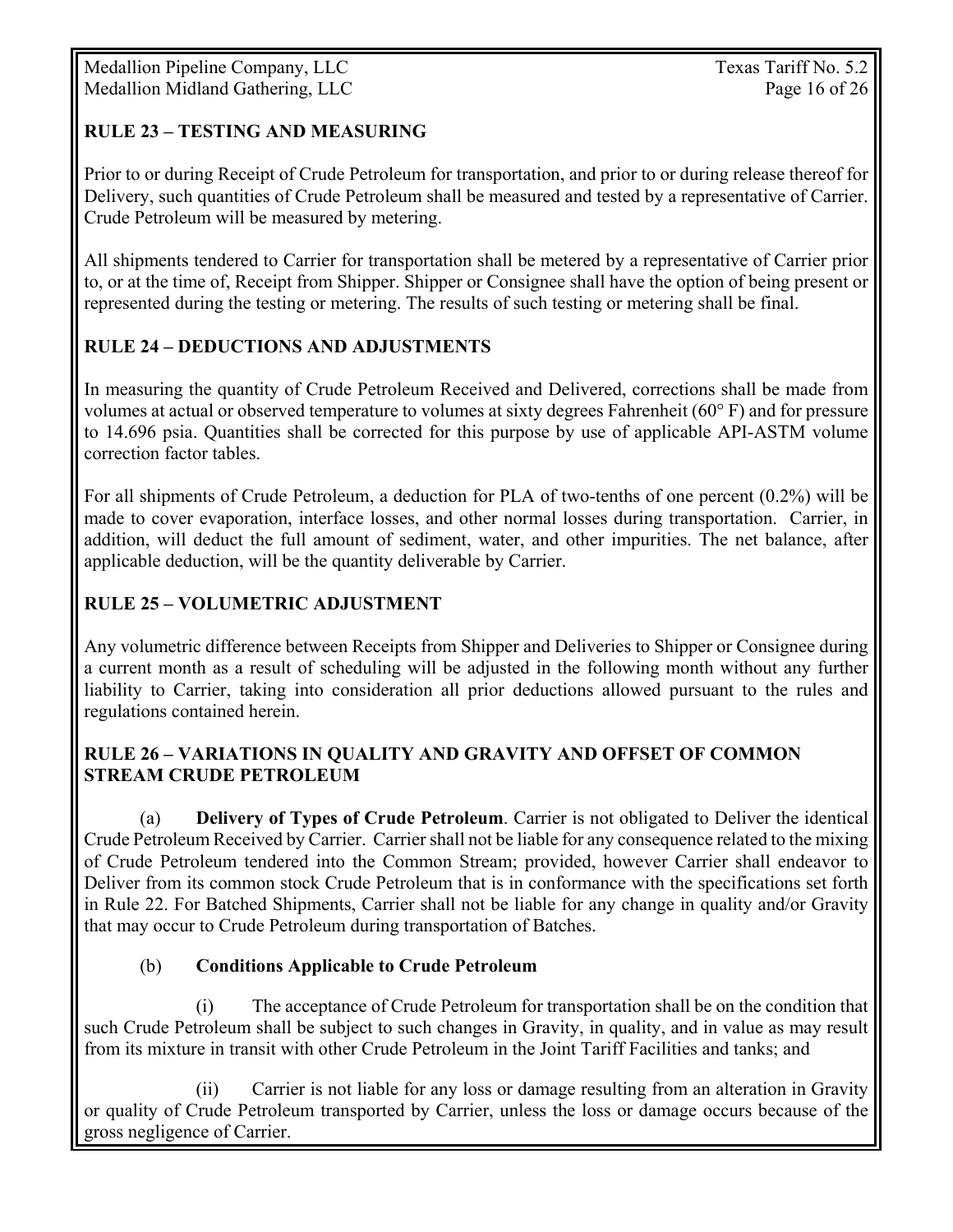Medallion Pipeline Company, LLC Texas Tariff No. 5.2 Medallion Midland Gathering, LLC Page 17 of 26

 (c) CARRIER MAKES NO WARRANTY AS TO MERCHANTABILITY, FITNESS FOR A PARTICULAR PURPOSE, OR ANY OTHER WARRANTY OR REPRESENTATION WITH RESPECT TO THE GRADE OR QUALITY OF CRUDE PETROLEUM TRANSPORTED UNDER THIS TARIFF.

 (d) **Common Stream Crude Petroleum – Interconnecting Carriers**. When both receipts from and deliveries to an interconnecting pipeline of substantially the same grade of Crude Petroleum are scheduled at the same interconnection, Carrier reserves the right, with the cooperation of the operator of the interconnecting pipeline, to offset like volumes of such Common Stream Crude Petroleum in order to avoid the unnecessary use of energy which would be required to physically pump the offsetting volumes. When this right is exercised, Carrier will make the further deliveries for the Shipper involved from Carrier's Common Stream Crude Petroleum.

### **PRE-SHIPMENT REQUIREMENTS AND PROCEDURES**

### **RULE 27 – TENDER**

Shippers desiring to offer Crude Petroleum for transportation shall make a Nomination to Carrier by submitting, on Carrier's prescribed Notice of Shipment form**,** a separate Nomination for each calendar month on or before the fifteenth  $(15<sup>th</sup>)$  day of the preceding month or the nomination deadline of the applicable downstream carrier, whichever is earlier. The prescribed Notice of Shipment form, in addition, must provide a verification that Shipper intends, after Delivery to the Destination Point, its quantities will not be transported by other carriers (including by pipeline, rail, and/or water) across state lines to its ultimate destination and, therefore, the transportation on the Joint Tariff Facilities is intrastate in nature and subject to this Tariff. If transportation capacity is available and operating conditions permit, Carrier, in its sole discretion, and on an equitable and non-discriminatory basis taking into account the rights of different classes of Shippers, may accept late or revised Nominations for Crude Petroleum for transportation after the fifteenth  $(15<sup>th</sup>)$  day of the month preceding the month during which the transportation under the Nomination is to begin, including late or revised Nominations during the month in which the transportation has already begun.

Carrier shall not be obligated to accept Nominations from any Shipper unless such Shipper, upon request from Carrier, provides written third-party verification, in a form and substance satisfactory to Carrier in its sole discretion, that supports such Shipper's Nomination as in compliance with the requirements of this Tariff including, but not limited to, confirmation that the quantities nominated by Shipper are reasonable estimates of the quantities Shipper is capable of tendering for transportation, and that Shipper has provided, or arranged for access to, equipment and facilities capable of satisfactorily delivering to the Origin Point and receiving at the In-Transit Point or the Destination Point the quantities Tendered for transportation. Carrier shall not be obligated to accept a Shipper's Crude Petroleum where such verification is unacceptable to Carrier, including where a directly interconnected downstream pipeline (or other facility operator) nominated by Shipper (i) does not confirm Shipper's Nomination, in whole or in part, and/or (ii) subsequently during the month in question, reduces Shipper's previously confirmed nomination on the downstream facilities.

If, during a month in which Nominations have not been prorated pursuant to Rule 31, Carrier determines that an Uncommitted Shipper is not tendering the quantities that it has nominated for that month, then Carrier reserves the right to reduce such Shipper's Nomination accordingly for the balance of such month.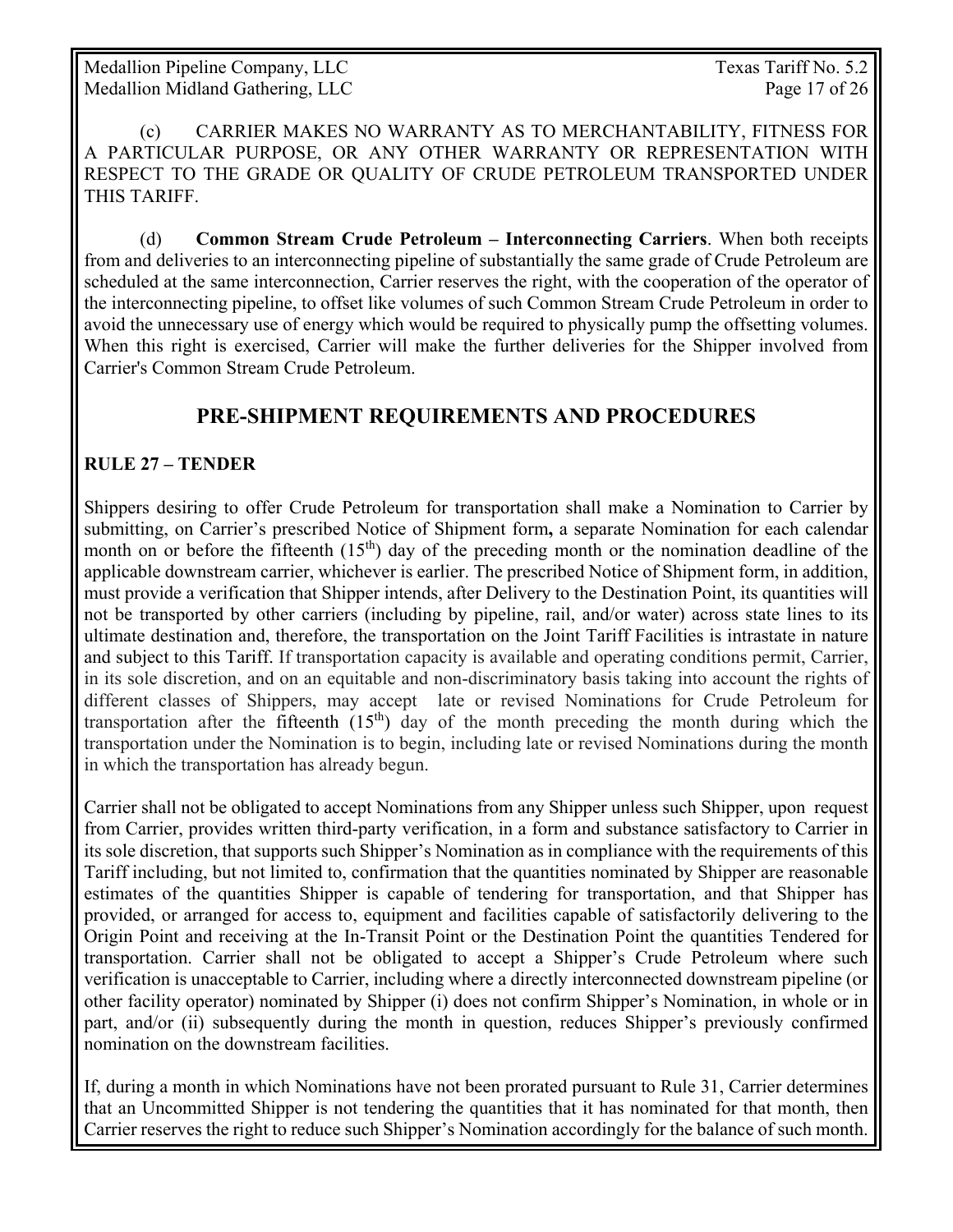Medallion Pipeline Company, LLC Texas Tariff No. 5.2 Medallion Midland Gathering, LLC Page 18 of 26

### **RULE 28 – CREDITWORTHINESS OF SHIPPER**

Upon the request of Carrier, all prospective and existing Shippers must submit sufficient financial information to establish creditworthiness. The creditworthiness requirements for Committed Firm Shippers shall be as set forth in the TSAs. For Uncommitted Shippers, if in Carrier's sole discretion, a prospective Shipper is not creditworthy, or if a current Shipper's credit deteriorates, Carrier may require such Shippers to provide financial assurances, including, but not limited to: (i) prepayment of transportation charges; (ii) a guaranty in an amount sufficient to ensure payment to Carrier of all such costs and charges that could reasonably accrue, in a form and from a third party acceptable to Carrier; (iii) a letter of credit from an appropriate financial institution in a form acceptable to Carrier and in an amount sufficient to ensure payment to Carrier of all costs and charges that could reasonably accrue; or (iv) such other enforceable collateral security, including but not limited to, security agreements over assets of Shipper, in a form acceptable to Carrier.

Carrier shall not be obligated to accept Crude Petroleum, or a Nomination, for transportation from an existing or prospective Shipper if the Shipper or prospective Shipper fails to provide financial assurances within two (2) days of Shipper's receipt of Carrier's written request for such assurances.

### **RULE 29 – TITLE**

A Tender for shipment shall constitute a warranty by Shipper that it has unencumbered title thereto, or the unencumbered right to ship such Crude Petroleum, but acceptance shall not be deemed a representation by Carrier as to title or right. Carrier reserves the right to reject on a non-discriminatory basis any Crude Petroleum tendered for shipment that may be involved in litigation, the title or right to which may be in dispute, or that may be encumbered by lien or charge of any kind, except to the extent that Shipper submits either satisfactory proof of unencumbered title or right or a satisfactory indemnity bond.

### **RULE 30 – QUANTITIES**

Carrier may take Receipt or make Delivery of Crude Petroleum in quantities of not less than five hundred (500) bpd aggregate from one or more Shippers. Carrier reserves the right to take Receipt or make Delivery of less than five hundred (500) bpd of Crude Petroleum, if such quantity can be consolidated with other Crude Petroleum such that Carrier can make a single Delivery of not less than five hundred (500) bpd.

If a Volume Commitment Shipper fails to tender a volume of Crude Petroleum equal to its Committed Volume, multiplied by the number of days in the applicable month, it shall pay to Carrier the Deficiency Payment, which payment shall be equal to the shortfall in the quantity tendered multiplied by the applicable rate in its Volume Commitment TSA.

### **RULE 31 – PRORATIONING OF PIPELINE CAPACITY**

 (a) **Prorationing**. When a Proration Month occurs, Available Capacity will be apportioned among all valid Shipper Nominations on the basis set forth in Rule 31(b)-(i).

(b) **Division of capacity between Local and Joint Tariff Services**. If **[C]** the Proration Month occurs on a segment of Carrier's system **[N]** an Affected Segment is used to provide Joint Tariff Service,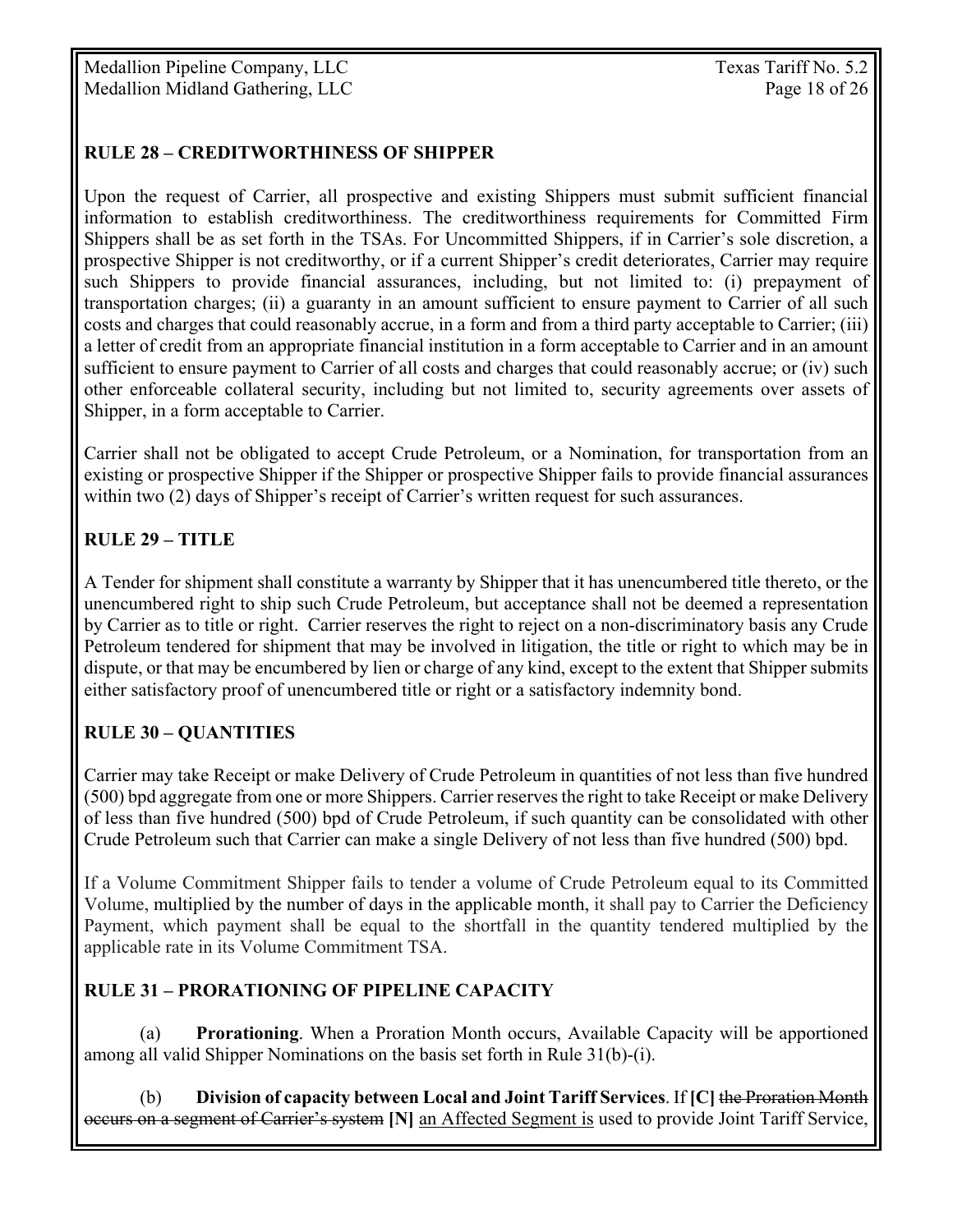the Available Capacity on **[C]** the affected segment **[N]** such Affected Segment will first be **[C]** divided **[N]** apportioned between the Joint Tariff Service **[C]** being provided on such segment **[N]** and any Other Joint Tariff Service, as a class, and the Local Tariff Service. The Joint Tariff Service will be allocated capacity equal to the Joint Tariff Allocated Quantity and the Local Tariff Service will be allocated capacity equal to the Local Tariff Allocated Quantity. The Joint Tariff Allocated Quantity shall be divided among shipper classes in accordance with Rule  $31(c) - (h)$  below.

(c) **Exempt Volumes**. Each Committed Firm Shipper's Committed Volumes or Shipper MDQ, as applicable, are exempt from the prorationing procedures set forth in this Rule 31 ("Exempt Volumes"). If a Committed Firm Shipper's Nominations during a Proration Month are less than its Committed Volume or Shipper MDQ, multiplied by the number of days in the applicable month, the Committed Firm Shipper's Exempt Volumes for that month will be limited to the amount of its Nominations. If the total of all Committed Firm Shippers' aggregate Nominations is less than the Firm Capacity, multiplied by the number of days in the applicable month, then a Committed Firm Shipper's Make-Up Volumes will be accepted up to the remaining Firm Capacity during the term of such Committed Firm Shipper's TSA; provided that, in the event the total Nominations by Committed Firm Shippers of Make-Up Volumes exceeds the remaining Firm Capacity, multiplied by the number of days in the applicable month, Carrier will adjust the Nominations of Make-Up Volumes on a pro rata basis. Otherwise, any Make-Up Volumes above the Firm Capacity as well as Committed Firm Shipper quantities in excess of Committed Volumes or Shipper MDQs (other than the Make-Up Volumes), shall be treated as quantities nominated by a Regular Shipper, as described in Rule 31(d) below.

 (d) **Division of capacity between Shipper classes**. For each Proration Month, the Remaining Available Capacity shall be divided between Regular Shippers and New Shippers. Generally, as described in this section, up to ten percent (10%) of the Remaining Available Capacity shall be allocated first to New Shippers, and at least ninety percent (90%) of the Remaining Available Capacity shall be allocated to Regular Shippers in proportion to their usage during the Base Period.

### (i) **New Shippers**

- a) **Availability of capacity**. Not more than ten percent (10%) of the Remaining Available Capacity shall be made available to New Shippers as a class.
- b) **Allocation**. **[N]** When the Nominations made by New Shippers exceed ten percent (10%) of the Remaining Available Capacity, each New Shipper will receive a pro rata portion of the ten percent (10%) of the Remaining Available Capacity based on its Nominations. **[C]** Each New Shipper will be allocated, subject to Rule 34, a share of the capacity available to all New Shippers equal to the least of: (i) Nominations; (ii) ten percent (10%) of the Remaining Available Capacity for the applicable segment of Carrier's Pipeline, divided by the number of New Shippers who nominated quantities for shipment during the Proration Month; or (iii) one-fifth of 10% (2.0%) of the Remaining Available Capacity of the applicable segment of Carrier's Pipeline for the Proration Month. Any unused capacity allocated to New Shippers will become available for allocation among the Regular Shippers.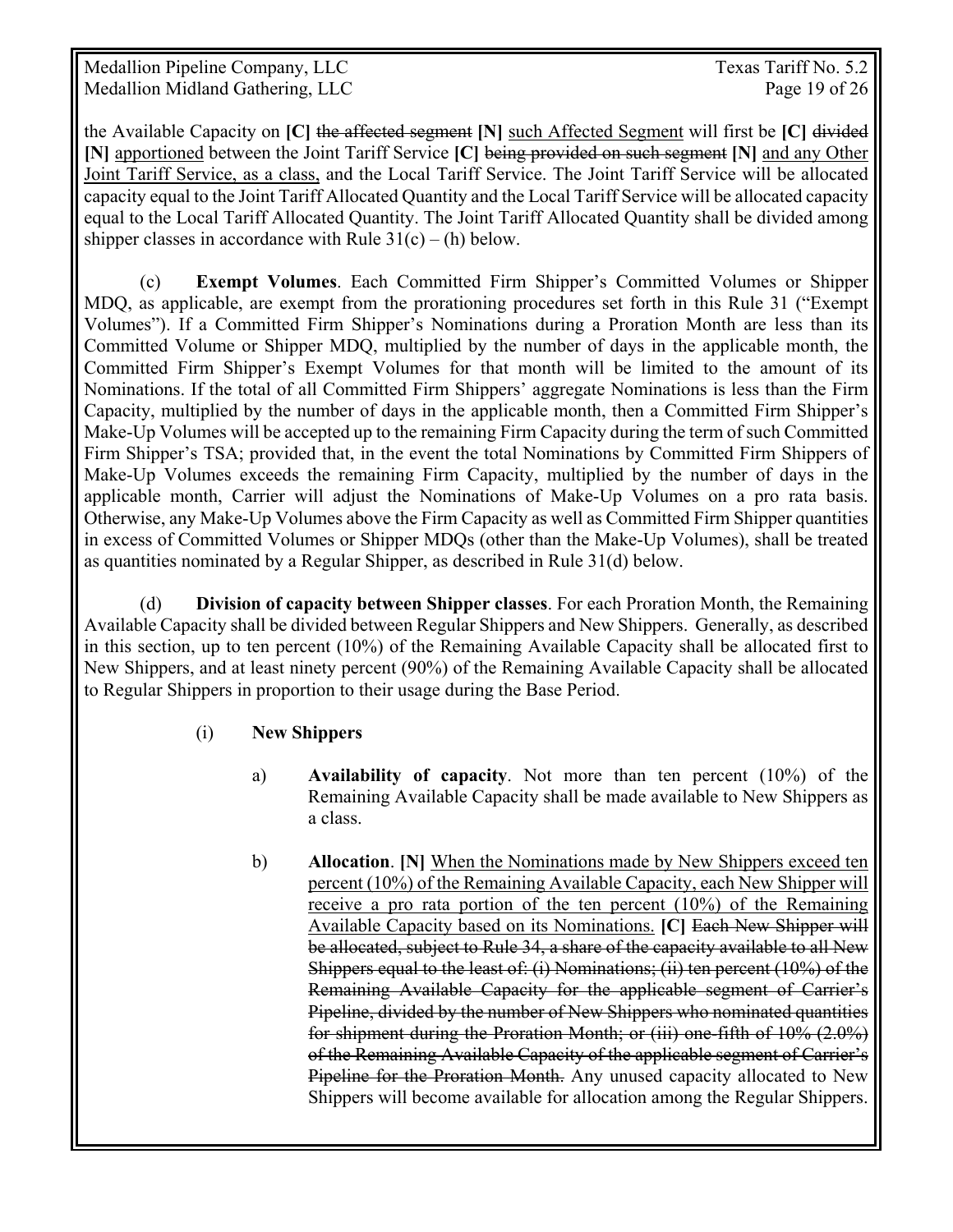Medallion Pipeline Company, LLC Texas Tariff No. 5.2 Medallion Midland Gathering, LLC Page 20 of 26

#### (ii) **Regular Shippers**

- a) **Availability of capacity**. The remainder of the Remaining Available Capacity will be available to any Regular Shipper that submitted valid Nominations for the Proration Month. A Committed Firm Shipper shall have Regular Shipper status for its Nominations in excess of Exempt Volumes, if any.
- b) **Allocation**. The remainder of the Remaining Available Capacity will be apportioned among all Regular Shippers. Each Regular Shipper's share of such capacity will be allocated based on its respective proportion of Deliveries during the Base Period (for example, if a Regular Shipper had five percent (5%) of Deliveries during the Base Period, that Regular Shipper would receive five percent (5%) of the capacity available for Regular Shippers). The shipment history for each Committed Firm Shipper during each month of the Base Period shall be calculated as the greater of (i) Deliveries, or (ii) Committed Volume or Shipper MDQ, as applicable. Any unused allocated capacity by a Regular Shipper shall be reallocated among other Regular Shippers.

 (e) **Base Period Eligibility**. For an Uncommitted Shipper to receive Regular Shipper status for purposes of prorationing, the Uncommitted Shipper must have Actual Shipments of Crude Petroleum in at least eighteen (18) of the eighteen (18) months of the Base Period **[C]** (except during transition periods as described in Rule 31(h). To the extent an Uncommitted Shipper does not meet the foregoing eligibility requirements, it shall be treated as a New Shipper for prorationing purposes.

 (f) **Transfer of prorated capacity**. Except as provided in this subsection and in Rule 29, prorated quantities allocated to a Shipper may not be assigned, conveyed, loaned, transferred to, or used in any manner by another Shipper. A Shipper's allocation may be transferred as an incident of the bona fide sale of Shipper's business or to a successor to Shipper's business by the operation of law, such as an executor or trustee in bankruptcy.

 (g) **Nomination Integrity**. During a Proration Month, if Shipper fails to Deliver to Carrier at least ninety percent (90%) of its final confirmed Nomination, Carrier will charge Shipper, in addition to the charges associated with Shipper's Barrels Delivered to Carrier, an amount equal to the applicable tariff rate multiplied by the difference between ninety percent (90%) of Shipper's nominated quantity and Shipper's nominated quantities Received by Carrier.

(h) **Transition rule for determining Base Period**. During the initial eighteen (18) months of (i) the Joint Tariff's implementation, and/or (ii) the in-service date of each expansion and each newly constructed pipeline segment of Joint Tariff Facilities (both (i) and (ii) referred to as "Effective Date"), the Base Period shall consist of each full calendar month since the Effective Date, but prior to the Proration Month. For example, if the Proration Month were to occur in the seventh  $(7<sup>th</sup>)$  month from the Effective Date, the Base Period would consist of the first six (6) months from the Effective Date. In all other respects, Rule 31(a)-(e) remains in effect during the initial eighteen (18) months of the Joint Tariff's implementation. This transition rule shall have no effect on and after the nineteenth (19<sup>th</sup>) full calendar month from the applicable Effective Date.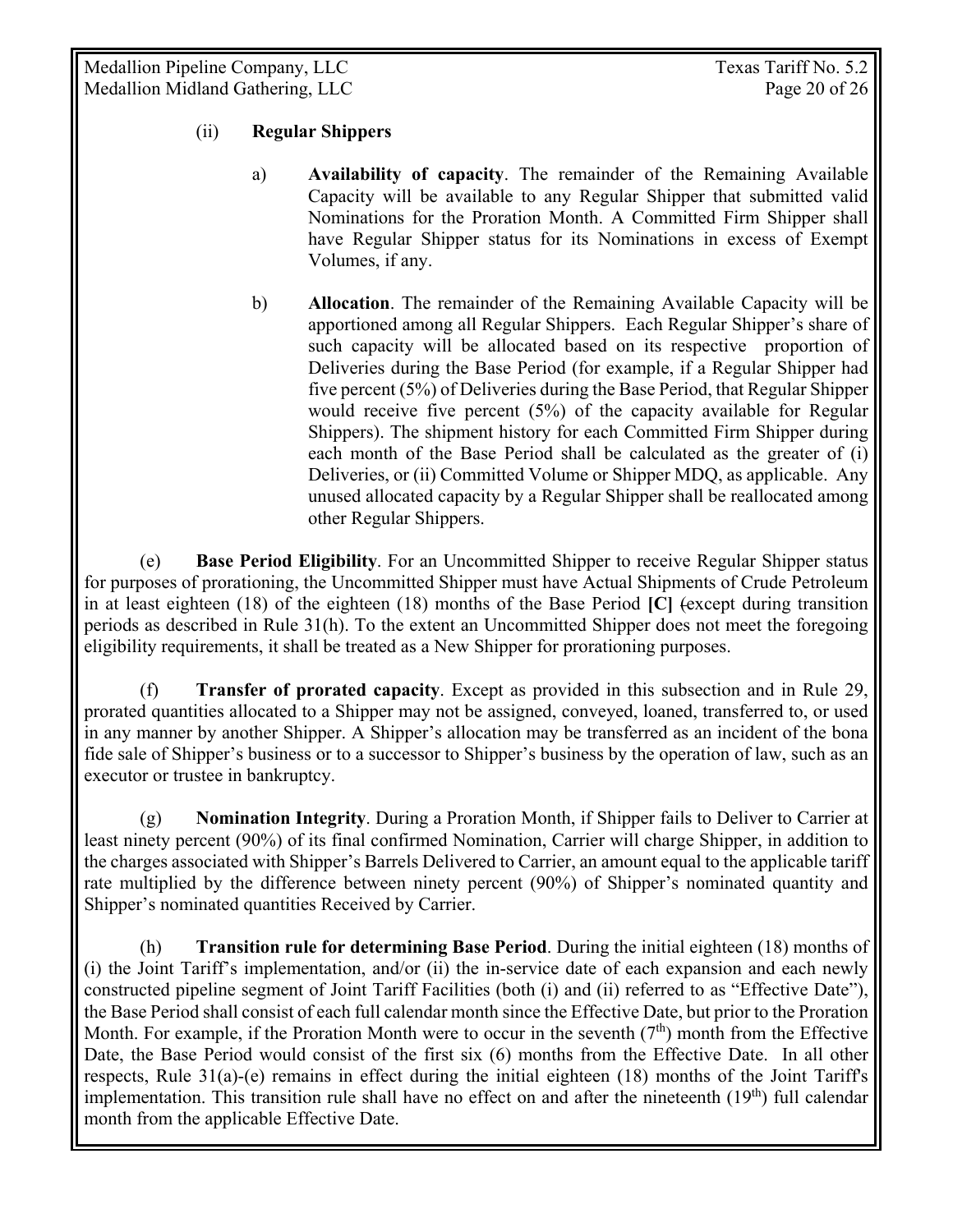Medallion Pipeline Company, LLC Texas Tariff No. 5.2 Medallion Midland Gathering, LLC Page 21 of 26

(i) **Capacity Interruptions and Curtailment**. Carrier shall have the right to interrupt Receipts and Deliveries of Shipper's Crude Petroleum, including the right to curtail Receipts and Deliveries under Committed Firm Service pursuant to the terms of the TSAs, (i) for scheduled or unscheduled repairs, maintenance, modifications or improvements to the Joint Tariff Facilities, and/or (ii) by reason of a force majeure event. Carrier will use commercially reasonable efforts to minimize the extent and duration of any interruption and the impact of such interruption on the operation of the Joint Tariff Service.

# **TRANSPORTATION SERVICES AND RELATED REQUIREMENTS**

### **RULE 32 – ORIGIN AND DESTINATION POINT FACILITIES REQUIRED**

Carrier only provides working tankage that is incidental and necessary to the transportation of Crude Petroleum, but does not provide or offer storage service, whether in transit or at Origin Points or Destination Points. Nominations for the transportation of Crude Petroleum will be accepted only when Shipper has provided, or arranged for access to, equipment and facilities capable of satisfactorily delivering to the Origin Point and receiving at the Destination Point the quantities tendered for transportation. Shipper will deliver to the Origin Point nominated quantities on a ratable basis over the course of a month. Carrier, where operations permit, may waive such ratable delivery requirement in its sole discretion.

No duty to transport shall arise until Shipper furnishes to Carrier documentation sufficient to demonstrate that Shipper has provided, or arranged for access to, the necessary equipment and facilities immediately upstream of the Origin Point and downstream of the Destination Point.

### **RULE 33** – **IN-TRANSIT STORAGE**

Although Carrier does not provide or offer storage service, certain storage providers offer storage services at the In-Transit Points. Shipper may submit a Nomination, in accordance with Rule 27, requesting that its Crude Petroleum offered for transportation be stopped temporarily at an In-Transit Point(s) for storage, provided that: (i) such Nomination shall list the Origin Point, the In-Transit Point(s), and the ultimate Destination Point; (ii) the In-Transit Point(s) nominated by Shipper shall be along the transportation path between the Origin Point(s) and the ultimate Destination Point; (iii) the storage shall last no more than six (6) months; (iv) Shipper is solely responsible for arranging for storage services at the In-Transit Point(s), including entering into any required storage service agreement(s) with the affected storage provider(s); and (v) Crude Petroleum stopped at the In-Transit Point(s) shall be subject to the rates applicable to the transportation from the Origin Point to the ultimate Destination Point. To the extent practicable and permitted by operating conditions, Carrier may, at its sole discretion, accept such Nomination. Upon intermediate delivery of the Crude Petroleum to the In-Transit Point(s), the custody and possession of the Crude Petroleum shall transfer to Shipper, and Carrier shall not be liable for loss and/or damage to such Crude Petroleum while in storage.

Shipper may submit a Nomination, in accordance with Rule 27, requesting that Crude Petroleum placed in storage at the In-Transit Point(s) be withdrawn and Delivered to the ultimate Destination Point, at no additional charge, provided that: (i) such Nomination shall list the In-Transit Point(s) and the ultimate Destination Point previously listed on Shipper's Nomination to stop Crude Petroleum for in-transit storage; and (ii) Shipper shall make such Nomination for withdrawal and Delivery within six (6) months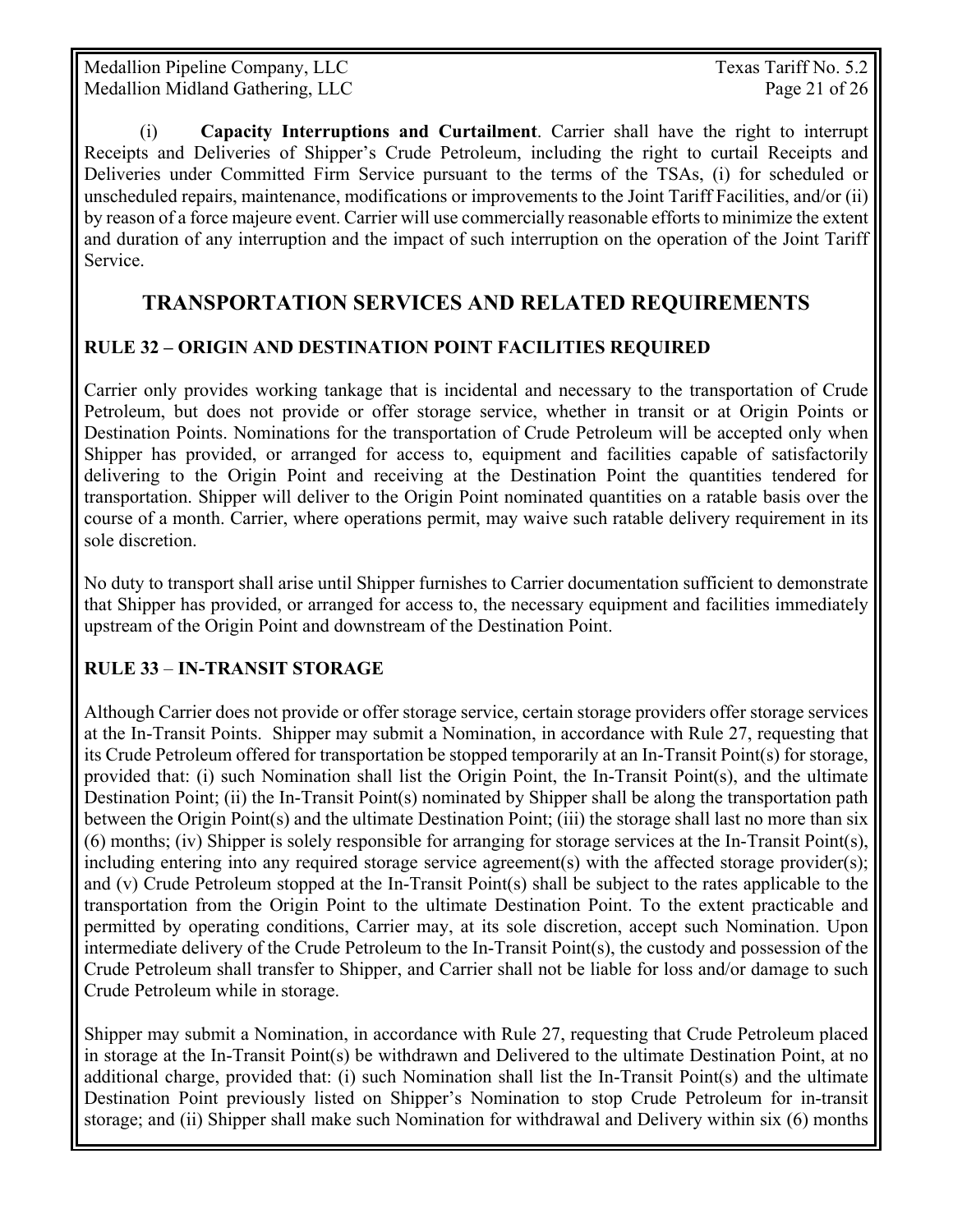Medallion Pipeline Company, LLC Texas Tariff No. 5.2 Medallion Midland Gathering, LLC Page 22 of 26

from the date Crude Petroleum was intermediately delivered at the In-Transit Point(s) for storage. To the extent practicable and permitted by operating conditions, Carrier may, at its sole discretion, accept such Nomination. Upon withdrawal of the Crude Petroleum from the In-Transit Point(s), the custody and possession of the Crude Petroleum shall transfer to Carrier.

### **RULE 34** *–* **PIPEAGE OR OTHER CONTRACTS**

Separate pipeage and other contracts may be required of a Shipper before any duty of transportation by Carrier shall arise. A pipeage contract may include additional charges for reimbursement for facilities necessary to Receive **[N]** and/or Deliver Shipper's shipments.

### **RULE 35 – LINE FILL AND WORKING STOCK REQUIREMENT**

Carrier will require each Shipper to supply a pro rata share of Crude Petroleum necessary for pipeline line fill and working stock (including tank bottoms) for efficient operation of the Joint Tariff Facilities prior to Delivery. For the first three (3) months commencing on the Effective Date, each Shipper's initial line fill obligation will be based on the higher of (i) Shipper's Nominations or (ii) Shipper's Committed Volume or Shipper MDQ, in proportion to the aggregate Nominations and aggregate Committed Volumes and/or Shipper MDQs. For Acreage Dedication Shippers, both the initial and subsequent line fill obligations will be based upon the line fill necessary to deliver the Shipper MDQ to the Colorado City Hub Destination Point, as defined in the Rates Tariff. Line fill requirements will be adjusted every three (3) months based on Actual Shipments, and New Shippers shall be assigned line fill requirements based on their Nominations. After any such adjustments, if the pro rata share of Crude Petroleum to be provided by a Shipper changes as a result of such reallocation, Shipper shall be required to provide within thirty (30) days at Shipper's Origin Point any increase in its line fill obligation or Carrier shall be required to redeliver any reduction in Shipper's line fill obligation within thirty (30) days to Shipper's Destination Point.

Except for the periodic adjustments in line fill requirements provided for above, Crude Petroleum provided by a Shipper for this purpose may be withdrawn from the pipeline only after shipments have ceased and if written notice to discontinue shipments through the Joint Tariff Facilities is received on or before the fifteenth  $(15<sup>th</sup>)$  day of the month preceding the last calendar month in which Shipper intends to ship. Such withdrawal shall be made by Carrier over a reasonable period, not to exceed twelve (12) months after such notice to discontinue shipments is received.

### **RULE 36 – DELIVERY AND DEMURRAGE**

After any shipment has arrived at the Destination Point, Carrier may begin Delivery at its current rate of pumping. Since Carrier does not own or operate storage or tankage facilities for Shipper storage purposes, it is essential that Shipper or its Consignee promptly accept any shipment offered for Delivery. A demurrage charge of \$0.01 per Barrel shall accrue for each day on which any part of said shipment offered for Delivery is not promptly taken by Shipper or its Consignee.

In the event that Shipper or its Consignee fail to promptly accept any shipment offered for Delivery or any portion thereof, then Carrier shall also have the right to divert, reconsign, or make whatever arrangements for disposition of the subject Crude Petroleum that it deems appropriate to clear its pipeline facilities, including the right to sell the subject Crude Petroleum at private or public sale. Carrier may be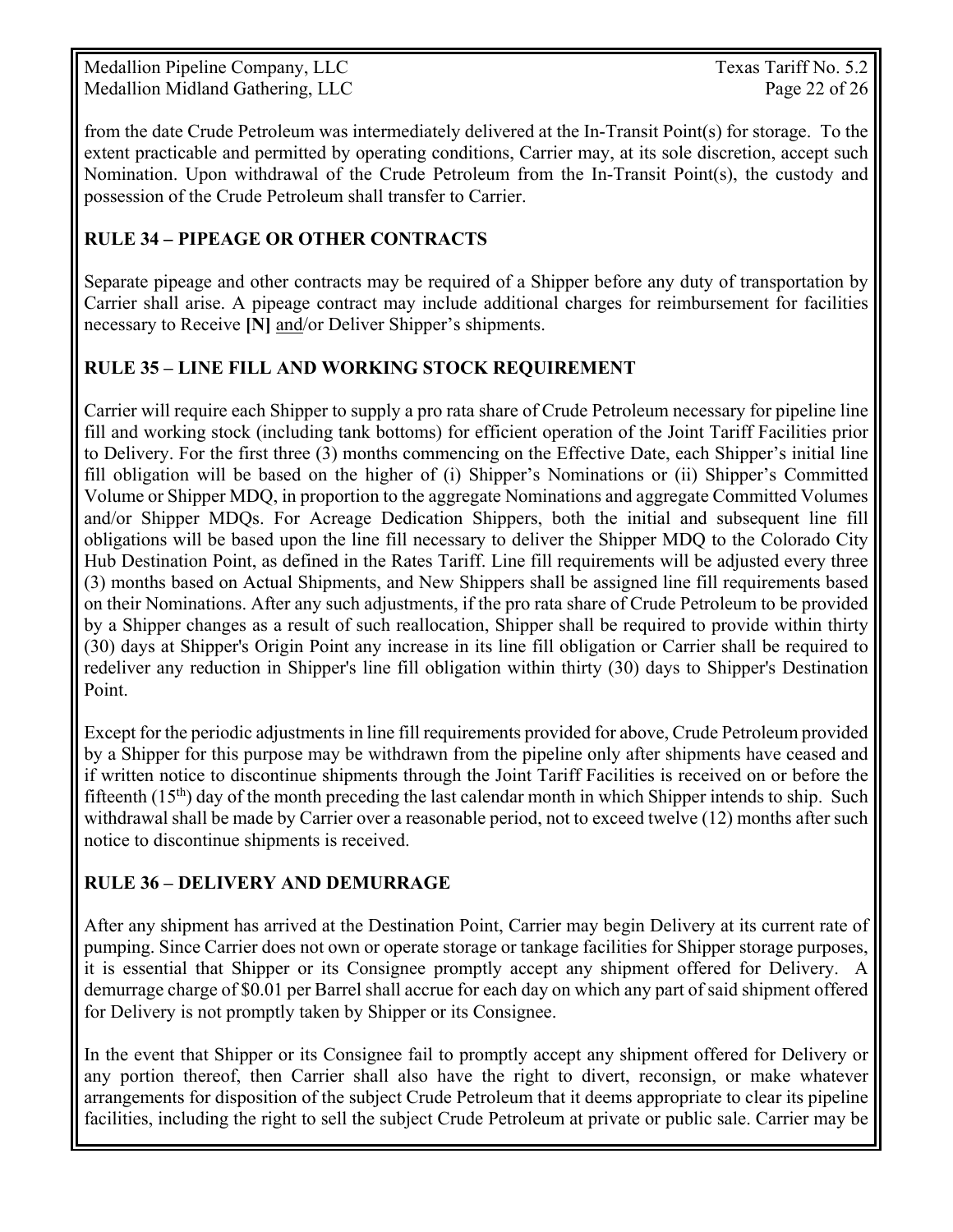Medallion Pipeline Company, LLC Texas Tariff No. 5.2 Medallion Midland Gathering, LLC Page 23 of 26

a purchaser at any such sale. From the proceeds of any such sale, Carrier may pay itself all transportation and other charges and expenses in caring for and maintaining the subject Crude Petroleum and the costs of sale, and the balance shall be held for whomsoever may be lawfully entitled thereto.

### **RULE 37 – EVIDENCE OF RECEIPTS AND DELIVERIES**

The Receipt and Delivery shall be evidenced, in each instance, by a statement showing the quantities Received or Delivered as the case may be, temperature, basic sediment, and water, and any other data essential to the determination of quantity.

### **RULE 38 – RATES APPLICABLE**

Crude Petroleum accepted for transportation shall be subject to the rates in effect on the date of Receipt by Carrier, irrespective of the date of Tender.

### **RULE 39 – PAYMENT OF TRANSPORTATION AND OTHER CHARGES**

Transportation and all other lawful charges will be collected on the basis of net quantity of Crude Petroleum Received at the Origin Point. Shipper shall be responsible for payment of transportation and all other charges applicable to the shipment, and at the discretion of Carrier, may be required to prepay such charges or furnish guaranty of payment to Carrier. Shipper shall be responsible for the payment of all royalties, overriding royalties, production payments, and other similar amounts due in respect of such Crude Petroleum. Administrator shall deliver an invoice to Shipper on or before the tenth (10<sup>th</sup>) business day of each month setting forth the amount due under the terms of the Joint Tariff and, where applicable, the TSA. Shipper shall pay on or before the later of the twentieth  $(20<sup>th</sup>)$  business day of the month or ten (10) business days following the date of receipt of an invoice from Administrator for the immediately preceding month, if applicable, the amount due as set forth on the invoice, except as disputed in good faith by Shipper, in which event Shipper shall only pay the undisputed portion of such amount in such invoice until such time as the dispute is resolved.

Carrier shall have a lien on all Crude Petroleum in its possession belonging to Shipper to secure the payment of all unpaid charges due by such Shipper, and may withhold such Crude Petroleum from Delivery until all of such unpaid charges shall have been paid. If any charge remains unpaid after the due date specified in Carrier's invoice, then such amount shall bear interest from the day after the date of the invoice until paid, calculated at an annual rate equivalent to one hundred and twenty-five percent (125%) of the prime rate of interest, as of the date of Carrier's invoice, charged by the Citibank N.A. of New York, New York, for ninety (90) day loans made to substantial and responsible commercial borrowers or the maximum rate allowed by law, whichever is the lesser.

If said charges shall remain unpaid five (5) days after the time that may be fixed for Delivery as provided for below or, in the absence of unpaid charges, when there shall be failure to take the Crude Petroleum at the Destination Point as provided in these rules and regulations, Carrier may, by an agent, sell said Crude Petroleum at public auction for cash on any day not a Sunday or legal holiday, and not less than fortyeight (48) hours after publication of notice, in a daily newspaper, of the time and place of such sale and the quantity of Crude Petroleum to be sold. Carrier may be a bidder and purchaser at such sale. Out of the proceeds of said sale, Carrier may pay itself all transportation and any other lawful charges, expense of notice, advertisement, sale, and other necessary expense, and of caring for and maintaining the Crude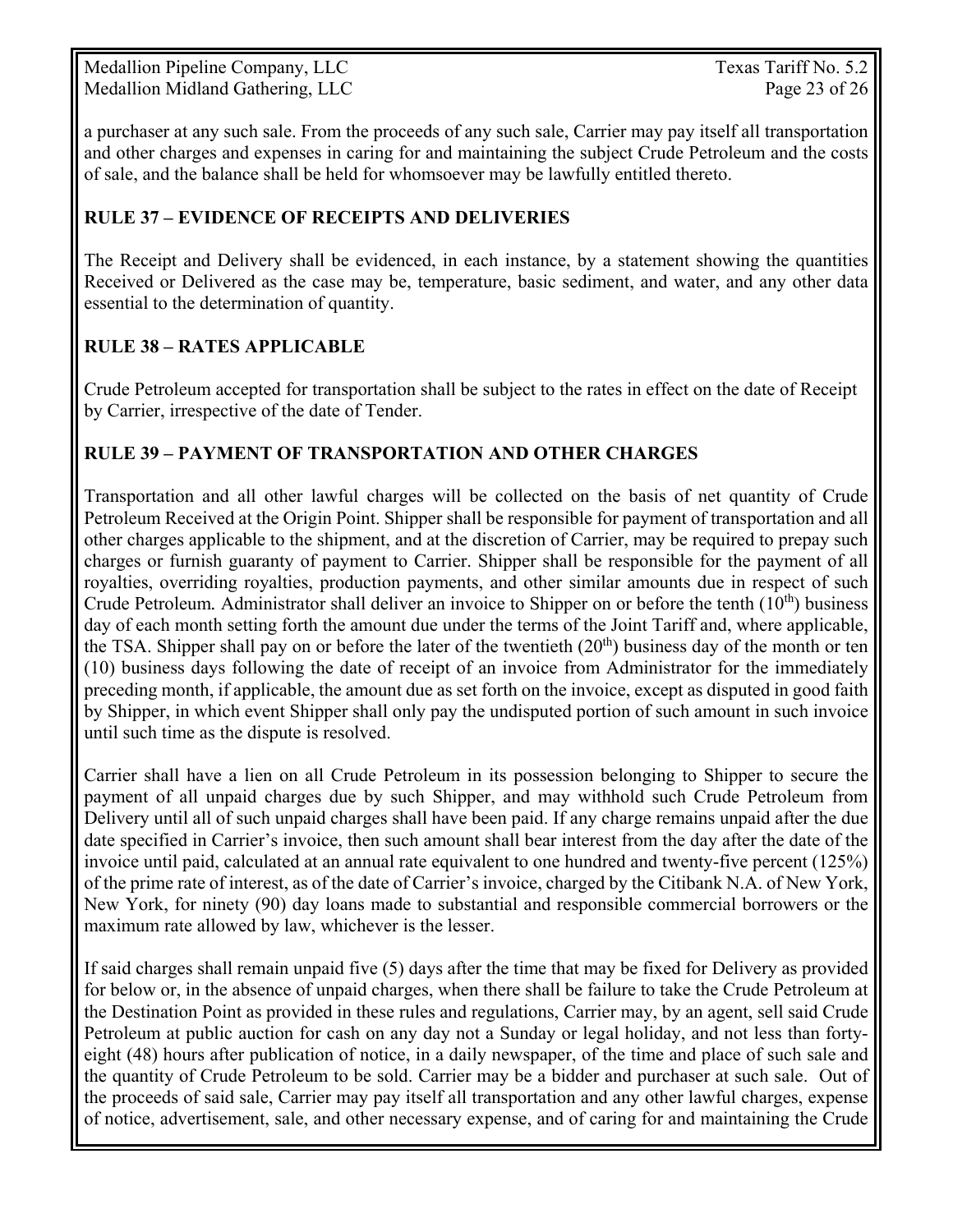Medallion Pipeline Company, LLC Texas Tariff No. 5.2 Medallion Midland Gathering, LLC Page 24 of 26

Petroleum, and the net balance shall be held without interest for whomsoever may be lawfully entitled thereto; if the proceeds of said sale do not cover all expenses incurred by Carrier, Shipper and/or Consignee are liable to Carrier for any deficiency.

In addition to all other liens, statutory or otherwise, to which Carrier is entitled and unless the following grant is expressly prohibited by the terms of one or more security agreements or credit agreements creating prior, perfected security interests in the hereinafter-defined Collateral, Shipper hereby grants to Carrier a first priority, continuous and continuing security interest in all of the following, whether now or hereafter existing or acquired, as collateral for the prompt and complete payment and performance of Shipper's Obligations (as defined below): (i) all Crude Petroleum accepted by Carrier for transportation, terminalling, or otherwise while in the possession of Carrier; (ii) all other property of Shipper now in the possession of and at any time and from time to time hereafter delivered to Carrier or its agents but only while in the possession of Carrier; and (iii) all of Shipper's pre-payments, deposits, balances, and credits with, and any of its claims against, Carrier, at any time existing. The property described or referred to in subsections (i) through (iii) above is collectively referred to as the "Collateral". This grant secures the following (collectively, the "Obligations"): (i) all antecedent, current and future transportation, terminalling, special, ancillary and other lawful charges arising under or related to this Tariff or the contracts entered into in connection with this Tariff; (ii) the repayment of any amounts that Carrier may advance or spend for the maintenance, storage or preservation of the Collateral; (iii) all amounts owed under any modifications, renewals or extensions of any of the foregoing obligations; and (iv) all other amounts now or in the future owed by Shipper to Carrier, whether or not of the same kind or class as the other obligations owed by Shipper to Carrier. Shipper authorizes Carrier to file such financing statements or other documents necessary to perfect and maintain the security interest herein granted.

### **RULE 40 – CHARGES FOR SPILL COMPENSATION ACTS AND REGULATIONS**

In addition to the transportation charges and all other charges accruing on Crude Petroleum accepted for transportation, a per Barrel charge will be assessed and collected in the amount of any tax, fee, or other charge levied against Carrier in connection with such a commodity, pursuant to any Federal, State or local act or regulation which levies a tax, fee or other charge on the Receipt, Delivery, transfer or transportation of such commodities within their jurisdiction for the purpose of creating a fund for the prevention, containment, cleanup and/or removal of spills and/or the reimbursement of persons sustaining loss therefrom. If such a tax, fee, or other charge is levied against Carrier, Carrier shall file with the RRC to place into effect a per Barrel rate to recover such tax, fee, or other charge. Carrier shall be under no obligation to contest or protest on behalf of Shipper or its Consignee the legality of such tax, fee, levy or other charges.

### **LIABILITY AND CLAIMS**

### **RULE 41 – DUTY OF CARRIER**

Carrier shall transport and Deliver the quantity of Crude Petroleum accepted for transportation (less the appropriate deductions), with reasonable diligence, considering the quantity of Crude Petroleum, the distance of transportation, the safety of operation, and other material factors.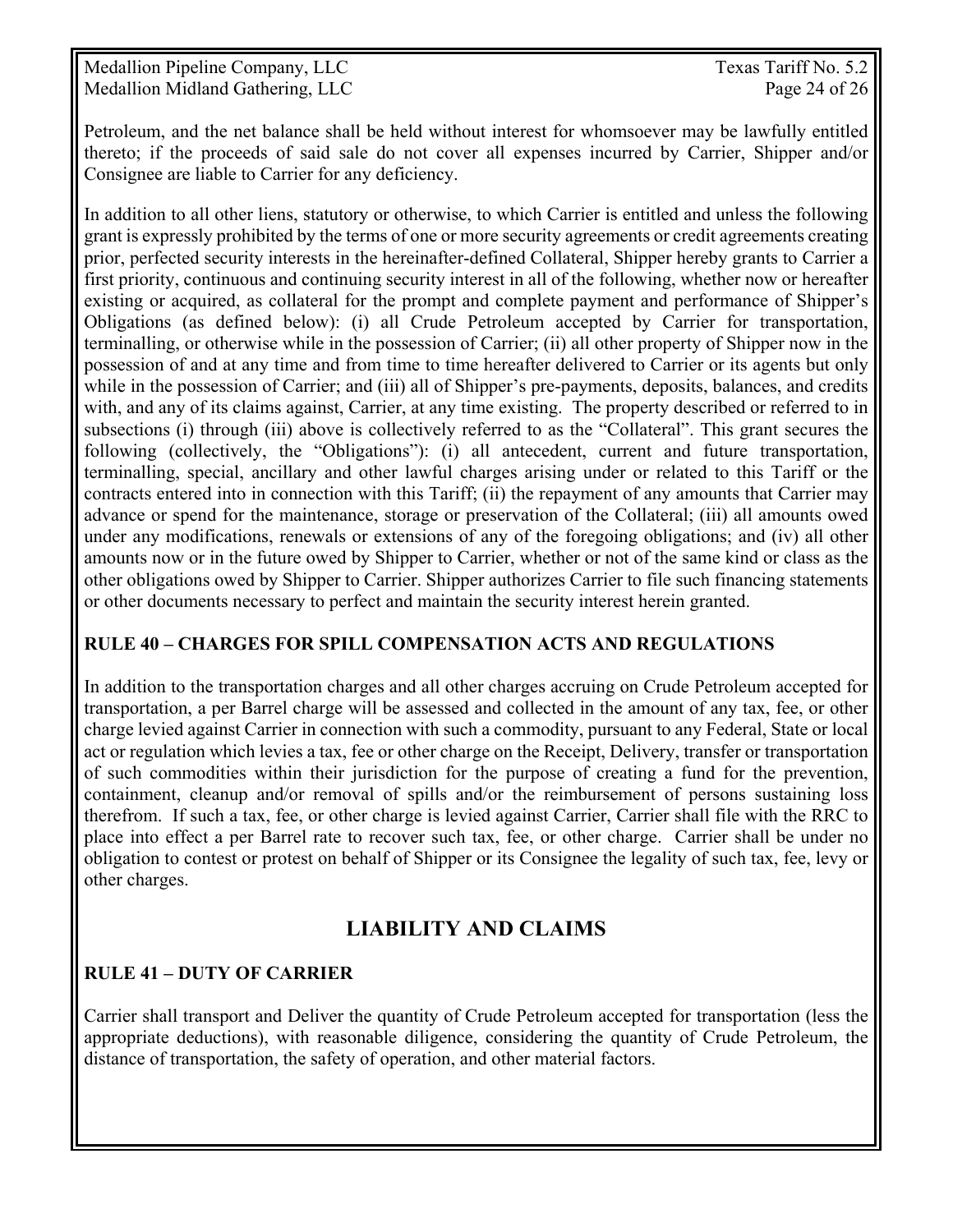### **RULE 42 – LIABILITY OF CARRIER**

 (a) Except where caused by the gross negligence of Carrier and/or Administrator, Carrier and Administrator shall not be liable or responsible to any party for any delay, damage or loss, whether to property or person, including fines or penalties, resulting from any cause while Carrier is in possession or control of such Shipper's Crude Petroleum, including the breakdown of the Joint Tariff Facilities.

 (b) If damage or loss to Crude Petroleum results from any cause other than the gross negligence of Carrier while Carrier is in possession or control of such Crude Petroleum, then Carrier may apportion the cost of such damage or loss on a pro rata basis among all Shippers. Each Shipper's share of such cost shall be determined by Carrier based on the proportion of the quantity of Shipper's Crude Petroleum in the possession of Carrier on the date of such loss to the total quantity of Crude Petroleum in the possession of Carrier on the date of such loss. Carrier shall be obligated to deliver only that portion of the Crude Petroleum remaining after such deduction.

 (c) NOTWITHSTANDING ANYTHING TO THE CONTRARY IN THIS TARIFF AND EXCEPT AS OTHERWISE PROVIDED IN A TSA BETWEEN CARRIER AND SHIPPER, IN NO EVENT SHALL CARRIER BE LIABLE OR RESPONSIBLE TO ANY SHIPPER, ITS AFFILIATES, SUCCESSORS IN INTEREST, BENEFICIARIES OR ASSIGNEES, FOR ANY CONSEQUENTIAL, INCIDENTAL, INDIRECT, SPECIAL, OR PUNITIVE DAMAGES, OR FOR LOSS OF PROFITS OR REVENUES, THAT ARISE IN RELATION TO THE TRANSPORTATION OF CRUDE PETROLEUM UNDER THIS TARIFF, REGARDLESS OF WHETHER SUCH CLAIM ARISES UNDER OR RESULTS FROM CONTRACT, TORT, OR STRICT LIABILITY.

### **RULE 43 – LIABILITY OF SHIPPER**

Except as otherwise provided in a TSA between Carrier and Shipper, to the fullest extent permitted by applicable law, Shipper shall indemnify, defend, and hold Carrier harmless from any and all personal injuries, property damage (including full or partial loss of use of property), damages, claims, suits, costs and recoveries, fines, penalties and expenses (including reasonable attorneys' fees and expenses) of any kind or character arising from, or related to, negligent or willful acts, breaches of warranties and representations, or omissions on the part of Shipper or its Consignee, its officers, employees, agents, or contractors with respect to any Crude Petroleum tendered by Shipper and transported by Carrier pursuant to this Tariff. In the event of any suit or action brought against Carrier for any of the foregoing, Shipper shall appear and defend against any such suit or action and pay any judgment that may be obtained against Carrier. Where personal injury, death, or physical loss of or physical damage to property is the result of the joint negligence or misconduct of both Carrier and Shipper, both parties shall indemnify each other in proportion to their respective share of such joint negligence or misconduct.

### **RULE 44 – CLAIMS, TIME FOR FILING**

Claims for any delay, damage to, or loss of Crude Petroleum ("Claims") must be made in writing to Carrier within nine (9) months after Delivery or, in the case of failure to make Delivery, then within nine (9) months after a reasonable time for Delivery has elapsed. Suits shall be instituted against Carrier only within two (2) years and one (1) day from the date when notice in writing is given by Carrier to the claimant that Carrier has disallowed the Claim or any part or parts thereof specified in the notice. The exclusive venue for any suit, action, or proceeding brought in connection with a Claim or arising out of